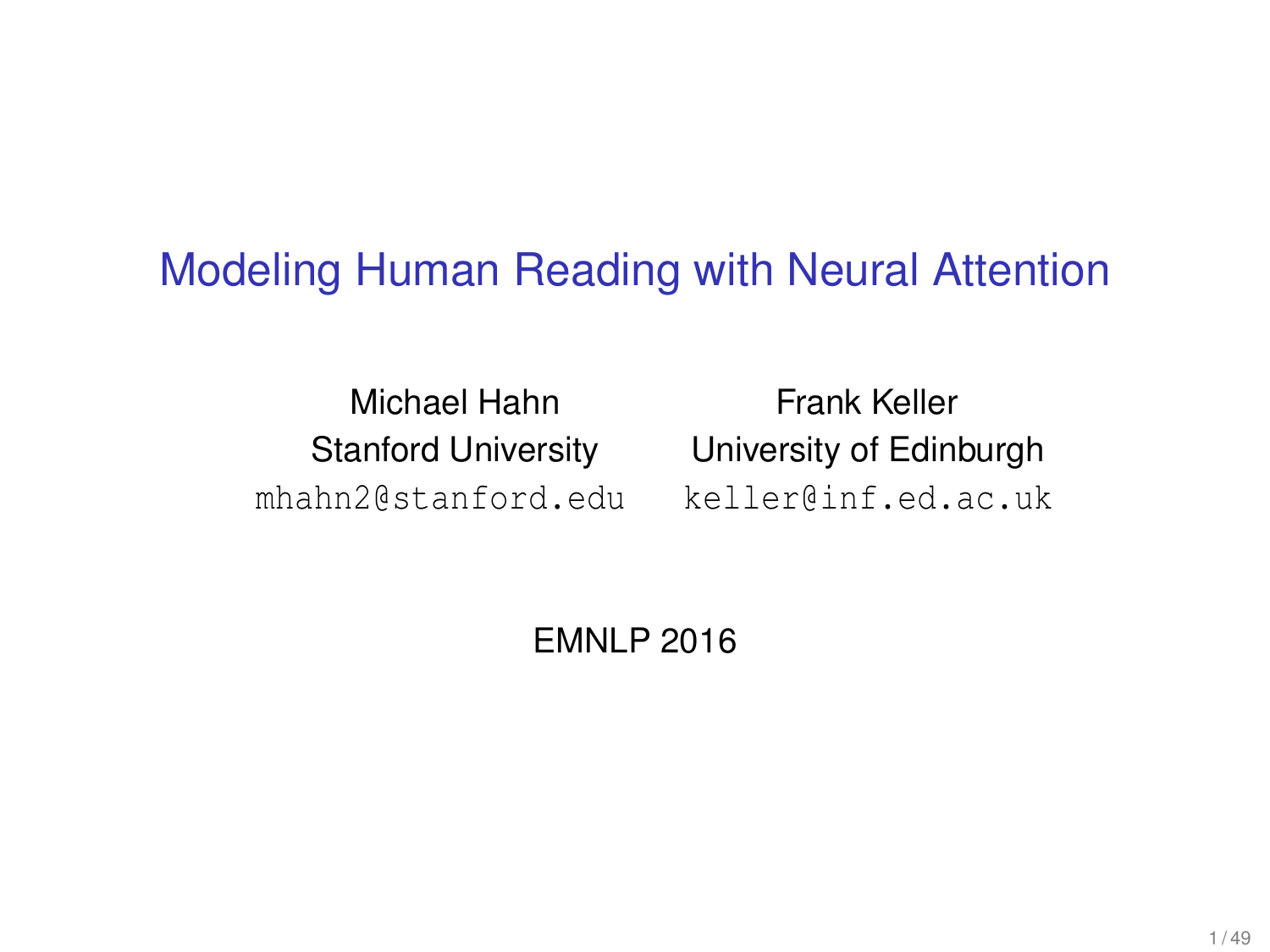The two young sea-lions took not the slightest interest in our arrival. They were playing on the jetty, rolling over and tumbling into the water together, entirely ignoring the human beings edging awkwardly round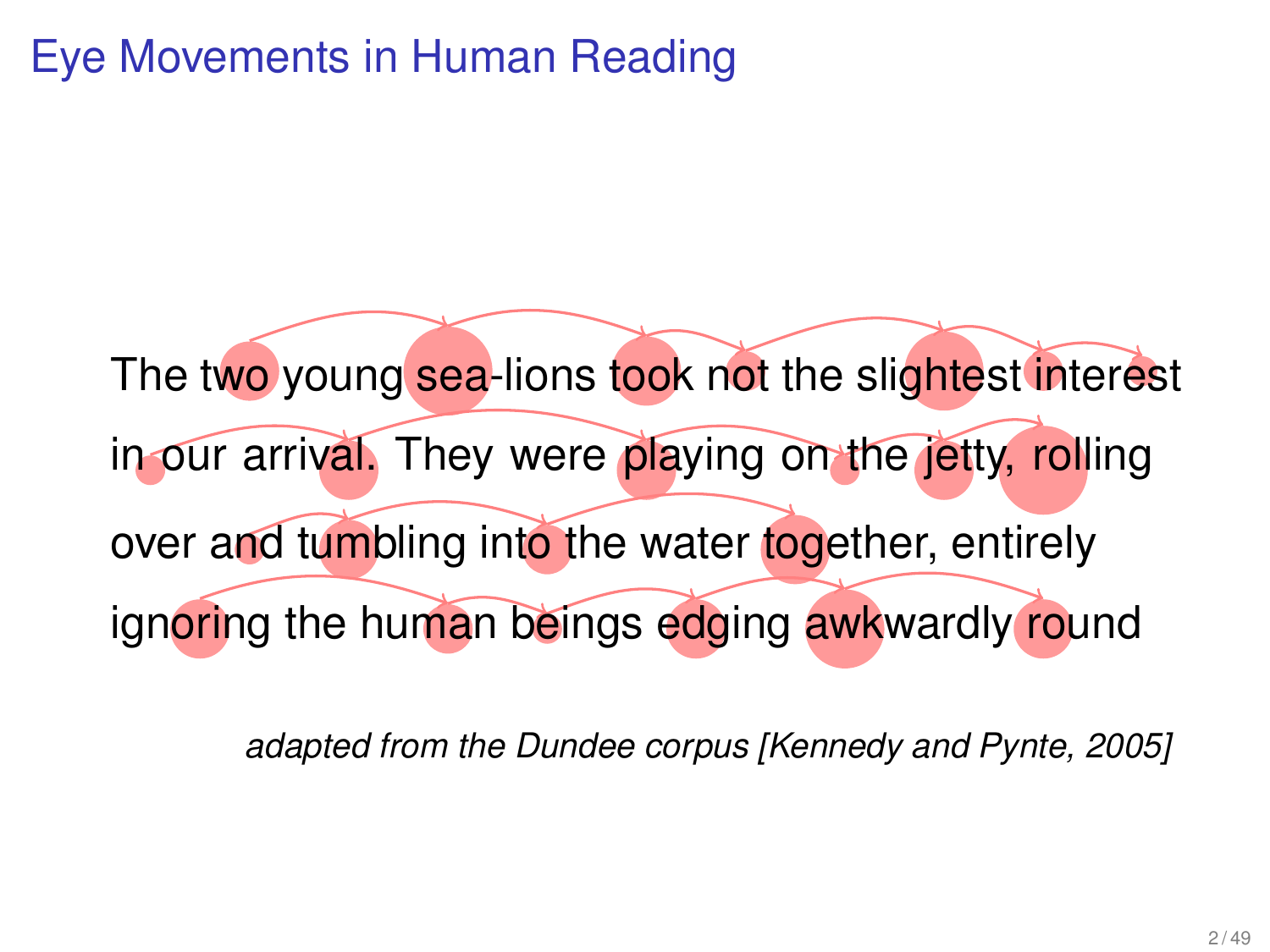The two young sea-lions took not the slightest interest in our arrival. They were playing on the jetty, rolling over and tumbling into the water together, entirely ignoring the human beings edging awkwardly round

- **Fixations** static
- **Saccades** take 20–40 ms, no information obtained from text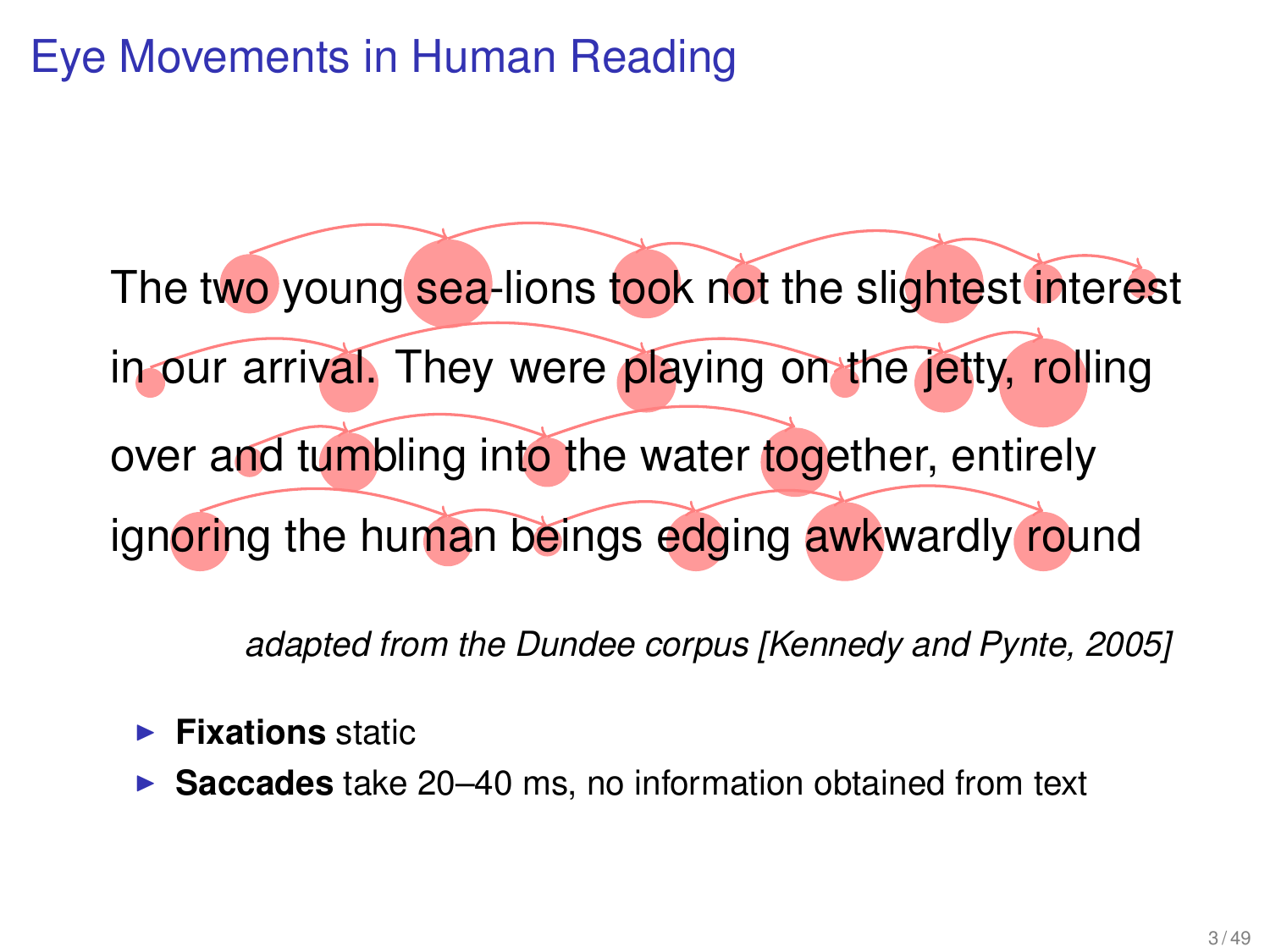The two young sea-lions took not the slightest interest in our arrival. They were playing on the jetty, rolling over and tumbling into the water together, entirely ignoring the human beings edging awkwardly round

- **Fixations** static
- **Saccades** take 20–40 ms, no information obtained from text
- **Fixation times** vary from  $\approx$  100 ms to  $\approx$  300ms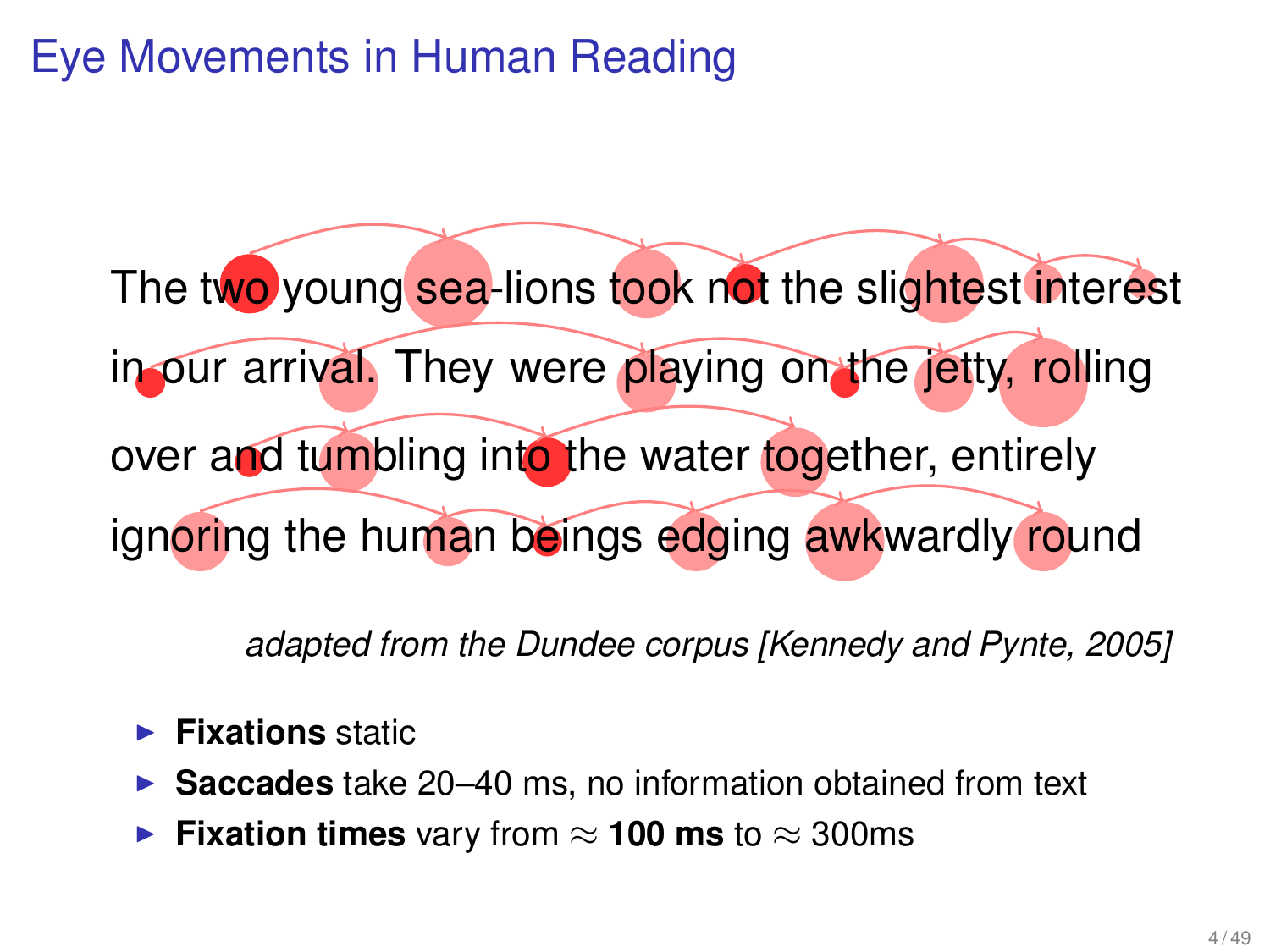The two young sea-lions took not the slightest interest in our arrival. They were playing on the jetty, rolling over and tumbling into the water together, entirely ignoring the human beings edging awkwardly round

- **Fixations** static
- **Saccades** take 20–40 ms, no information obtained from text
- **Fixation times** vary from  $\approx$  100 ms to  $\approx$  300ms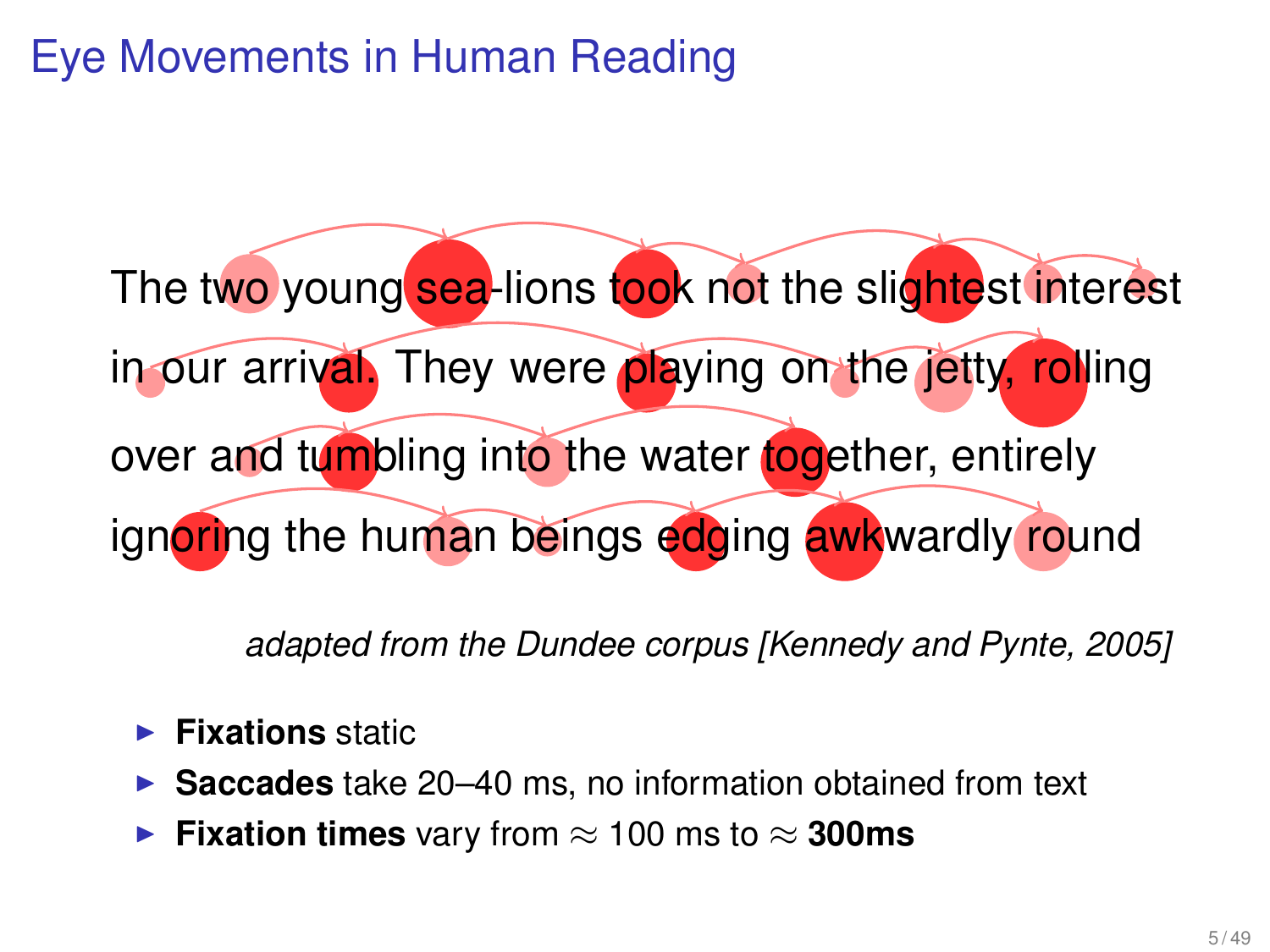The two young sea-lions took not the slightest interest in our arrival. They were playing on the jetty, rolling over and tumbling into the water together, entirely ignoring the human beings edging awkwardly round

- **Fixations** static
- ▶ Saccades take 20–40 ms, no information obtained from text
- **► Fixation times** vary from  $\approx$  100 ms to  $\approx$  300ms
- $\blacktriangleright \approx 40\%$  of words are **skipped**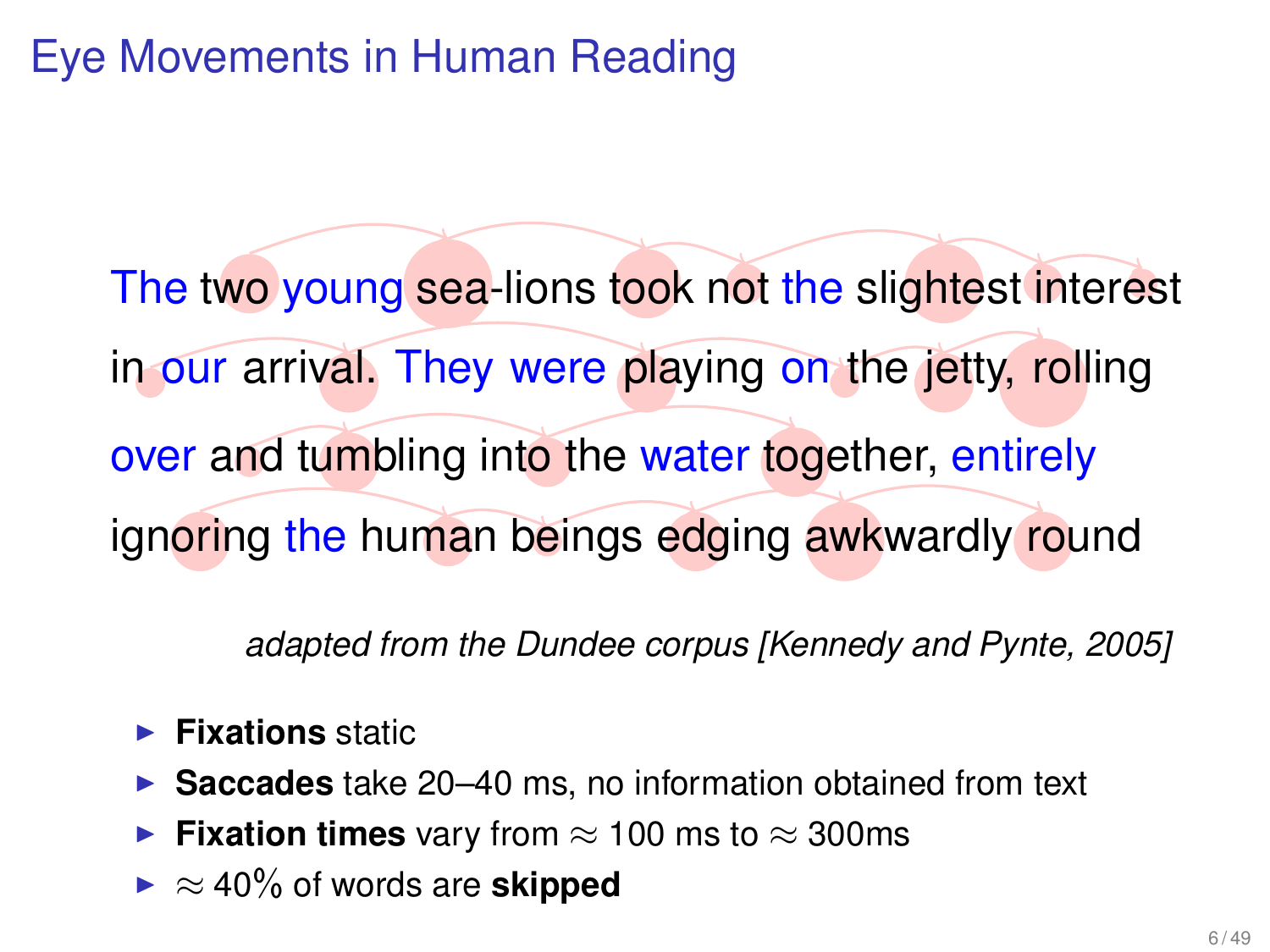## Computational Models I

- 1. models of saccade generation in cognitive psychology
	- EZ-Reader [Reichle et al., 1998, 2003, 2009]
	- $\triangleright$  SWIFT [Engbert et al., 2002, 2005]
	- $\blacktriangleright$  Bayesian inference [Bicknell and Levy, 2010]
- 2. machine learning models trained on eye-tracking data [Nilsson and Nivre, 2009, 2010, Hara et al., 2012, Matthies and Søgaard, 2013]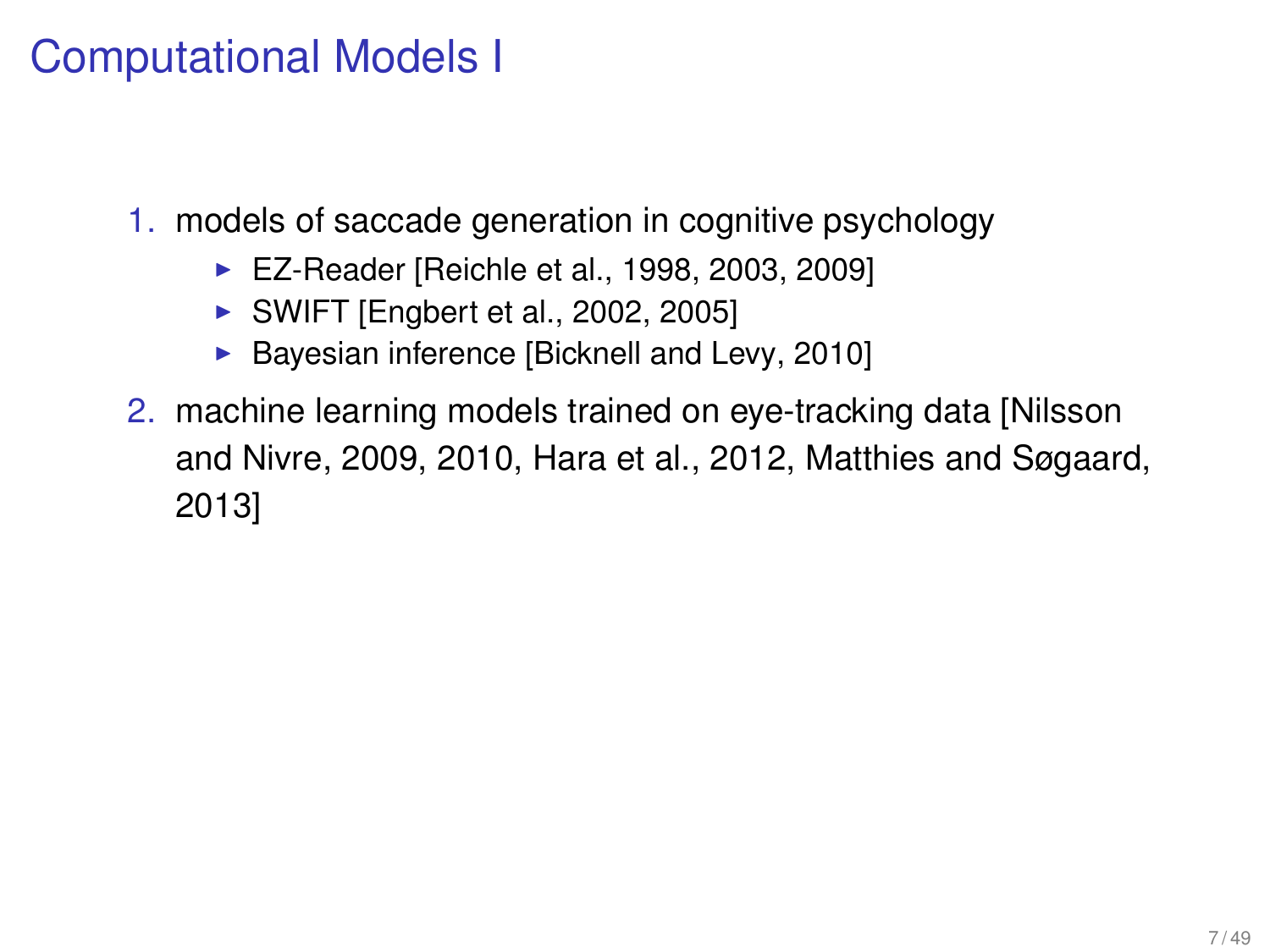## Computational Models I

1. models of saccade generation in cognitive psychology

- ▶ EZ-Reader [Reichle et al., 1998, 2003, 2009]
- $\triangleright$  SWIFT [Engbert et al., 2002, 2005]
- $\blacktriangleright$  Bayesian inference [Bicknell and Levy, 2010]
- 2. machine learning models trained on eye-tracking data [Nilsson and Nivre, 2009, 2010, Hara et al., 2012, Matthies and Søgaard, 2013]

These models...

- $\triangleright$  involve theoretical assumptions about human eye-movements, or
- $\blacktriangleright$  require selection of relevant eye-movement features, and
- $\triangleright$  estimate parameters from eye-tracking corpora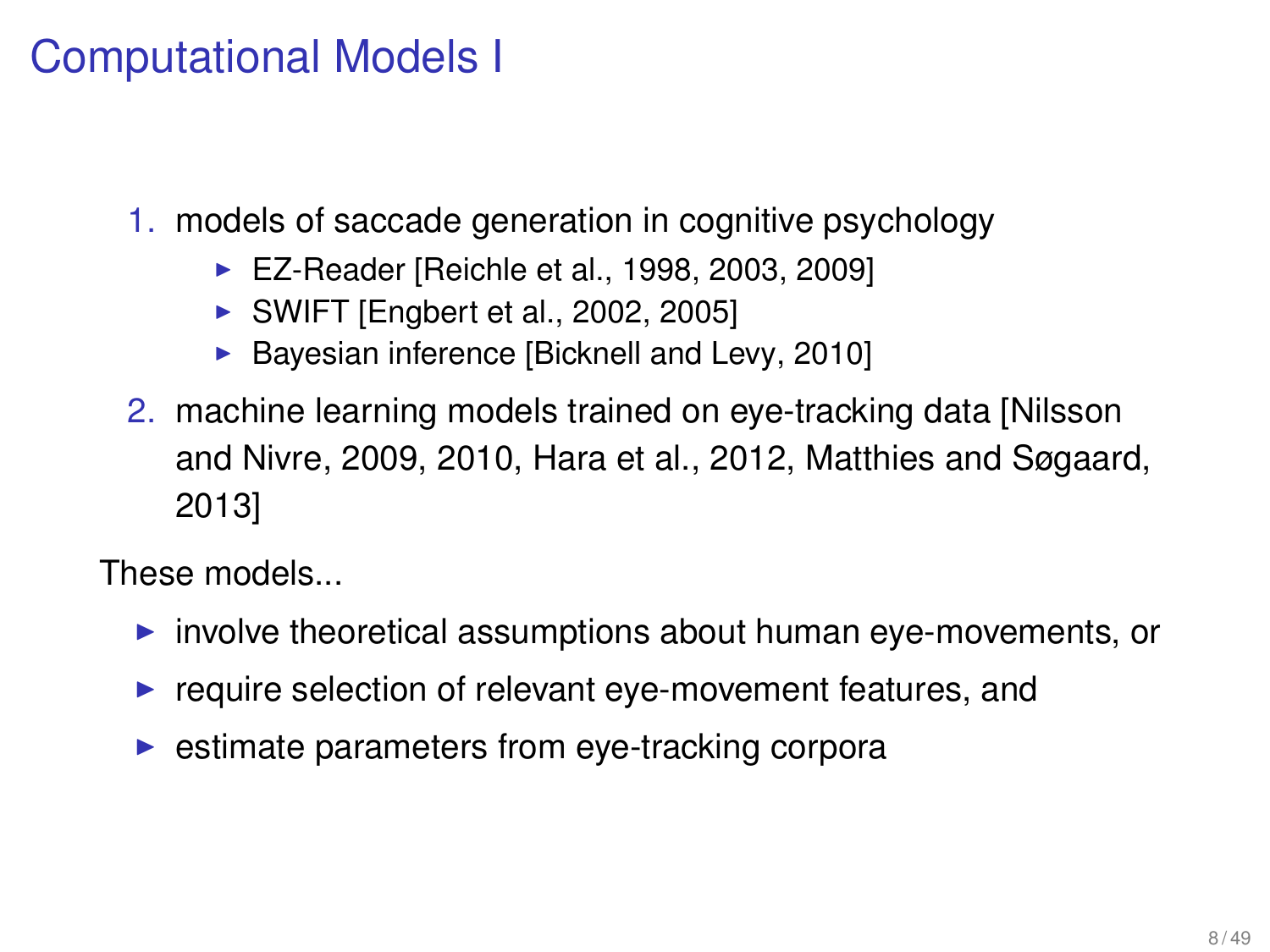## Computational Models II: Surprisal

$$
\text{Surprisal}(w_i|\mathbf{w}_{1...i-1}) = -\log P(w_i|\mathbf{w}_{1...i-1}) \tag{1}
$$

- $\blacktriangleright$  measures predictability of word in context
- $\triangleright$  computed by language model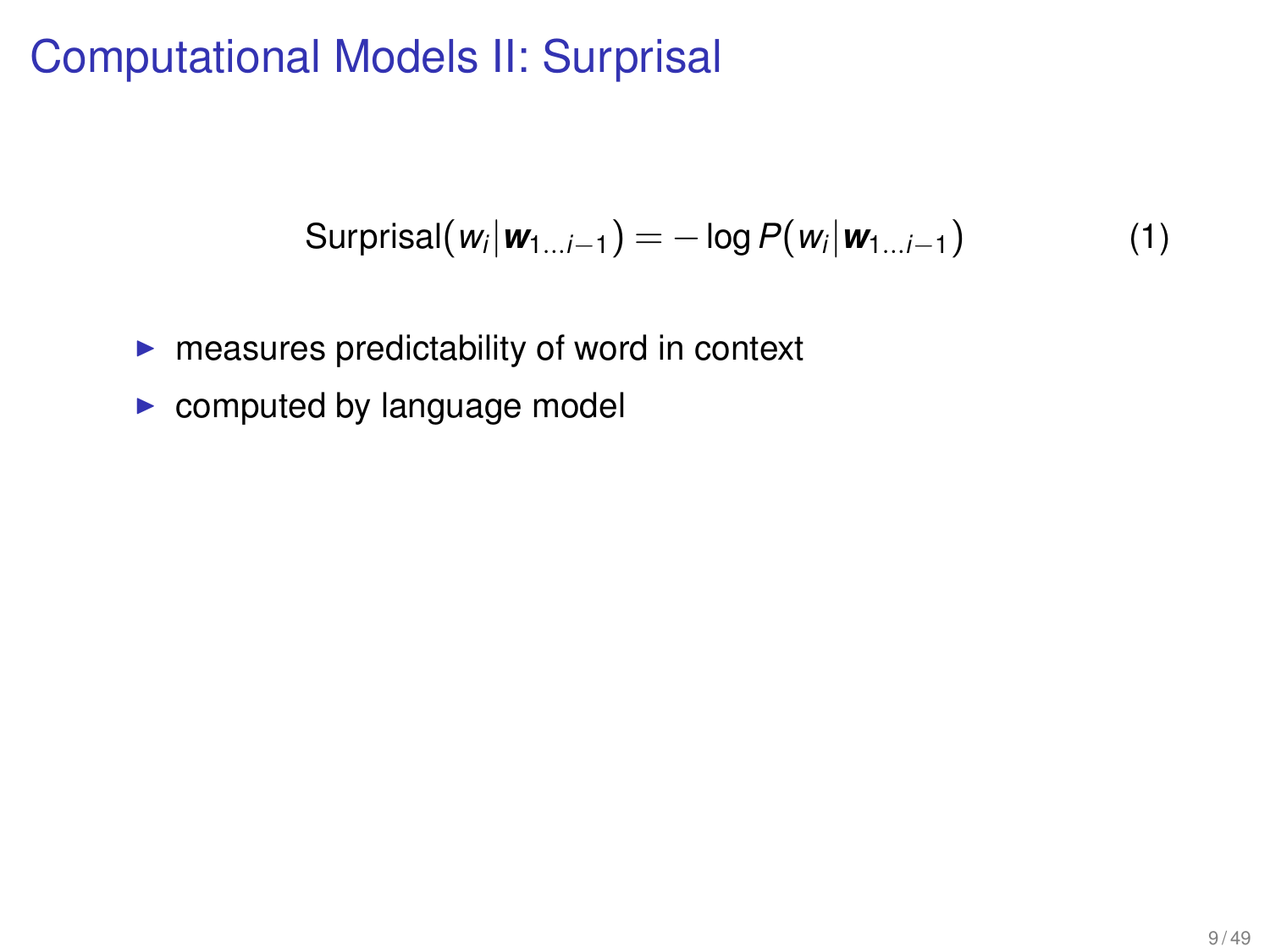## Computational Models II: Surprisal

$$
\text{Surprisal}(w_i|\mathbf{w}_{1...i-1}) = -\log P(w_i|\mathbf{w}_{1...i-1}) \tag{1}
$$

- $\blacktriangleright$  measures predictability of word in context
- $\triangleright$  computed by language model
- $\triangleright$  correlates with word-by-word reading times [Hale, 2001, McDonald and Shillcock, 2003a,b, Levy, 2008, Demberg and Keller, 2008, Frank and Bod, 2011, Smith and Levy, 2013]
- $\blacktriangleright$  but cannot explain...
	- $\blacktriangleright$  reverse saccades
	- $\blacktriangleright$  re-fixations
	- $\blacktriangleright$  spillover
	- $\blacktriangleright$  skipping
		- $\approx$  40% of words are skipped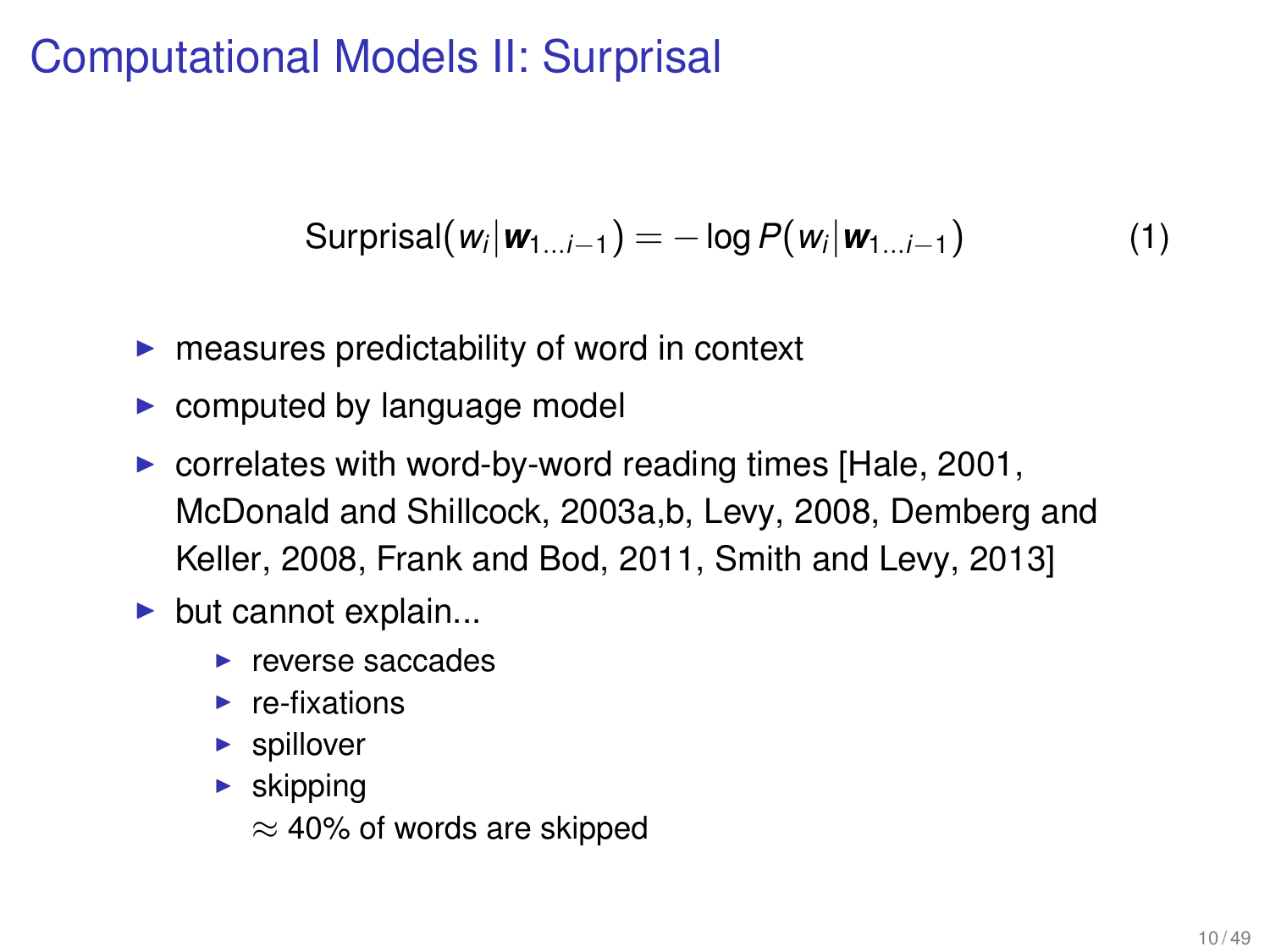# Tradeoff Hypthesis

#### Goal

Build unsupervised models jointly accounting for **reading times** and **skipping**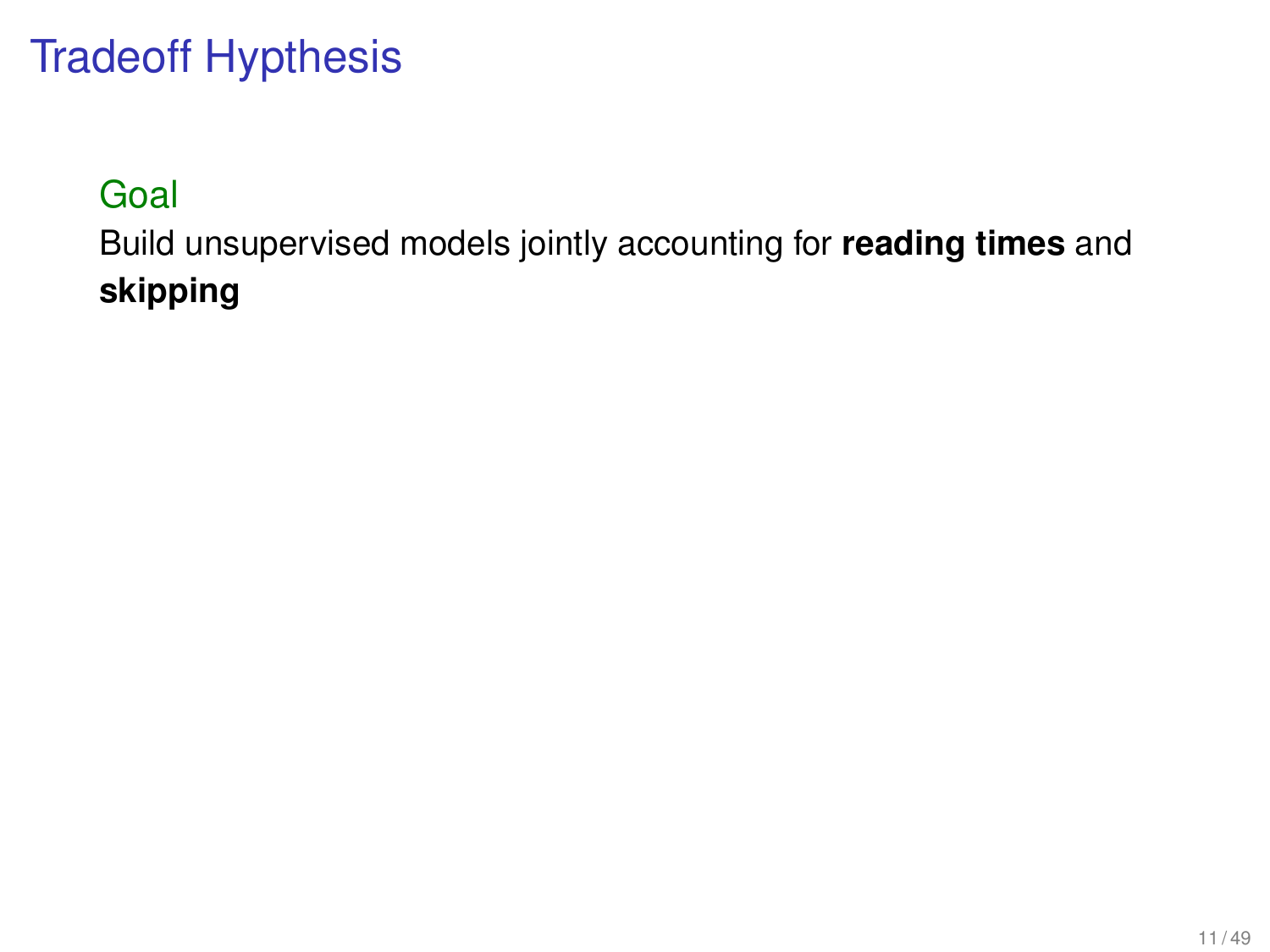# Tradeoff Hypthesis

#### Goal

Build unsupervised models jointly accounting for **reading times** and **skipping**

- $\blacktriangleright$  reading is recent innovation in evolutionary terms
- $\blacktriangleright$  humans learn it without access to other people's eye-movements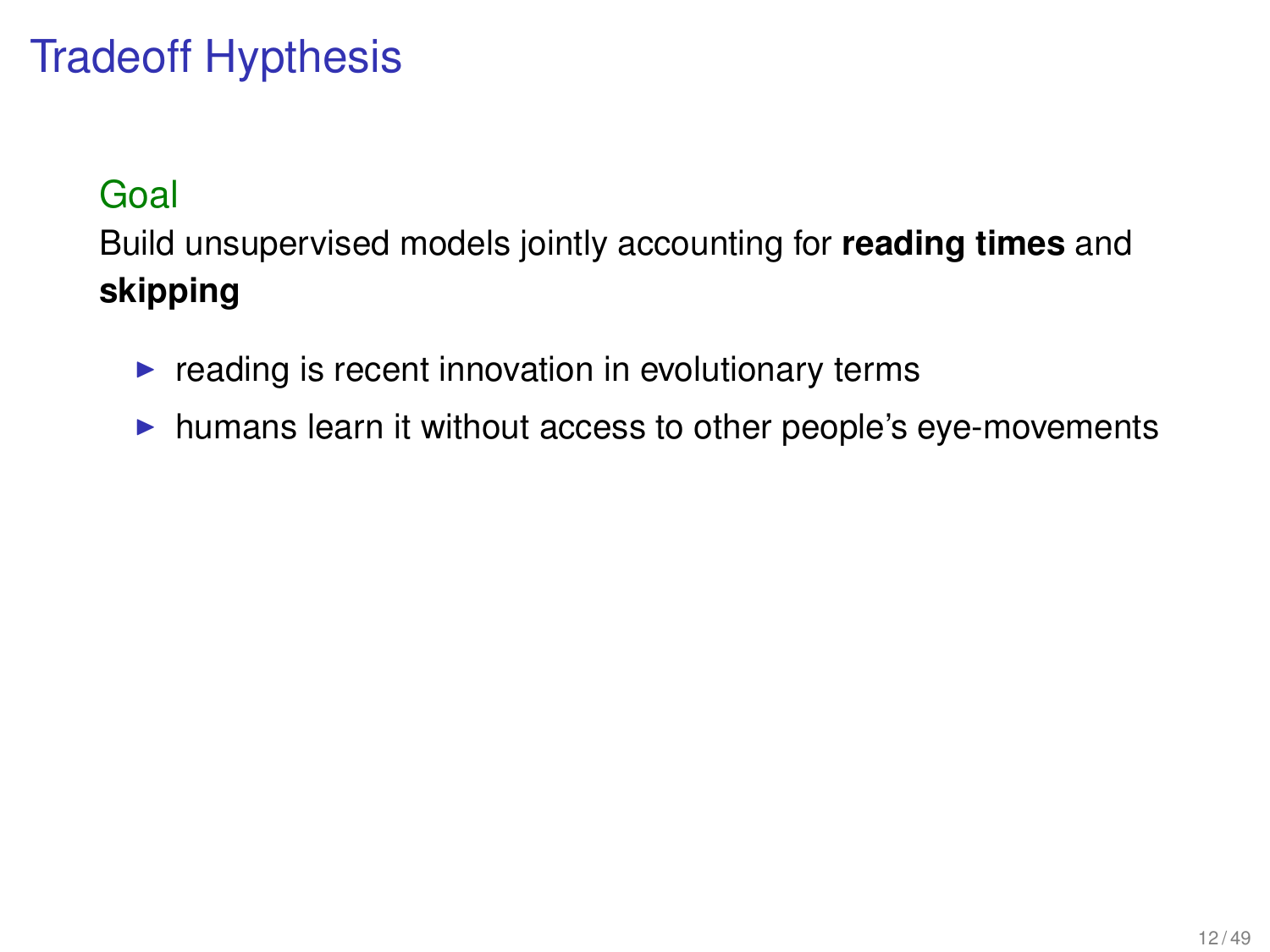# Tradeoff Hypthesis

#### Goal

Build unsupervised models jointly accounting for **reading times** and **skipping**

- $\blacktriangleright$  reading is recent innovation in evolutionary terms
- $\blacktriangleright$  humans learn it without access to other people's eye-movements

#### **Hypothesis**

Human reading optimizes a tradeoff between

- **Precision** of language understanding: *Encode the input so that it can be reconstructed accurately*
- **Economy** of attention:

*Fixate as few words as possible*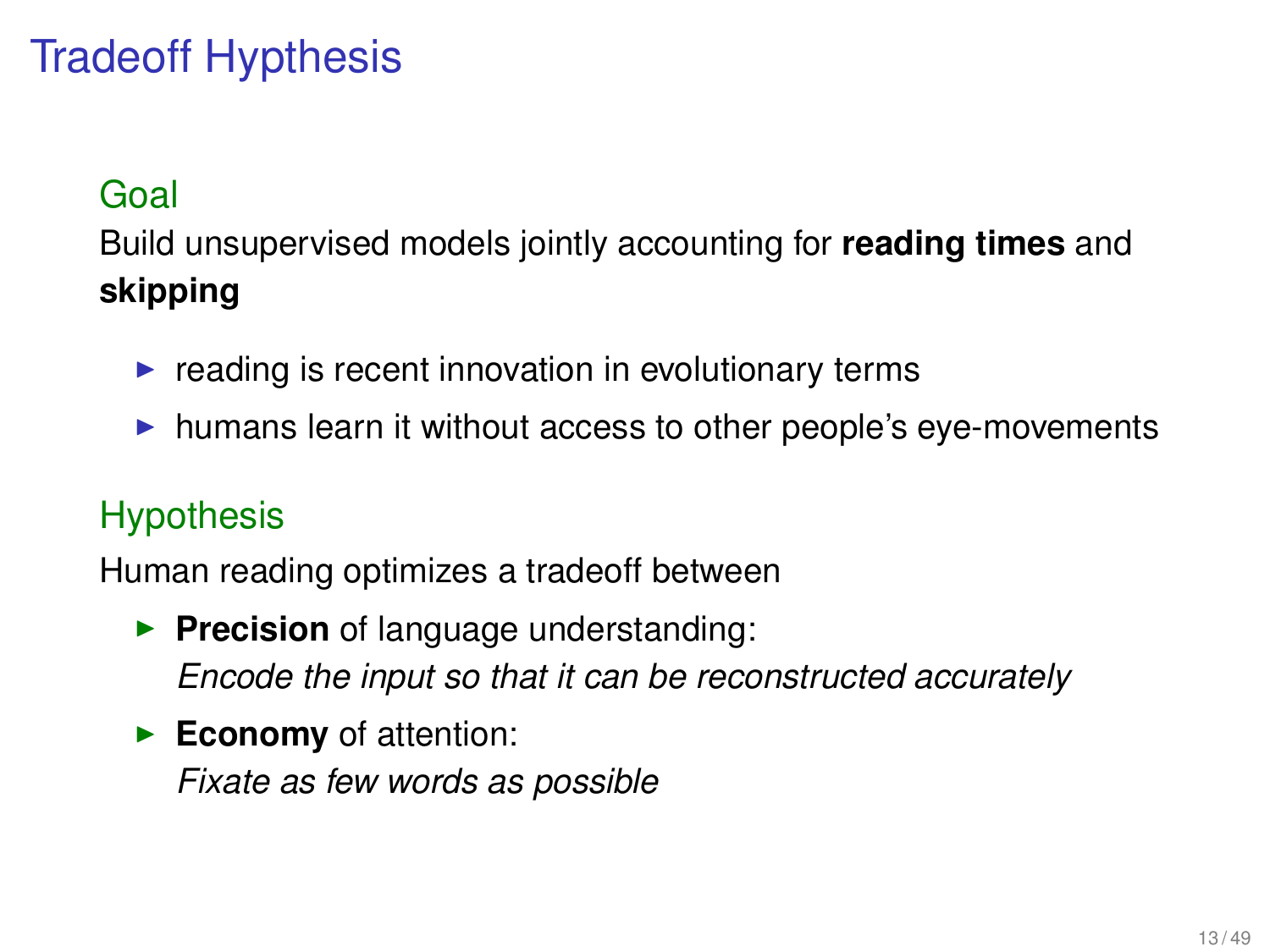# Tradeoff Hypothesis

#### Approach: NEAT (NEural Attention Tradeoff)

- 1. develop generic architecture integrating
	- $\blacktriangleright$  neural language modeling
	- $\blacktriangleright$  attention mechanism
- 2. train end-to-end to optimize tradeoff between precision and economy
- 3. evaluate on human eyetracking corpus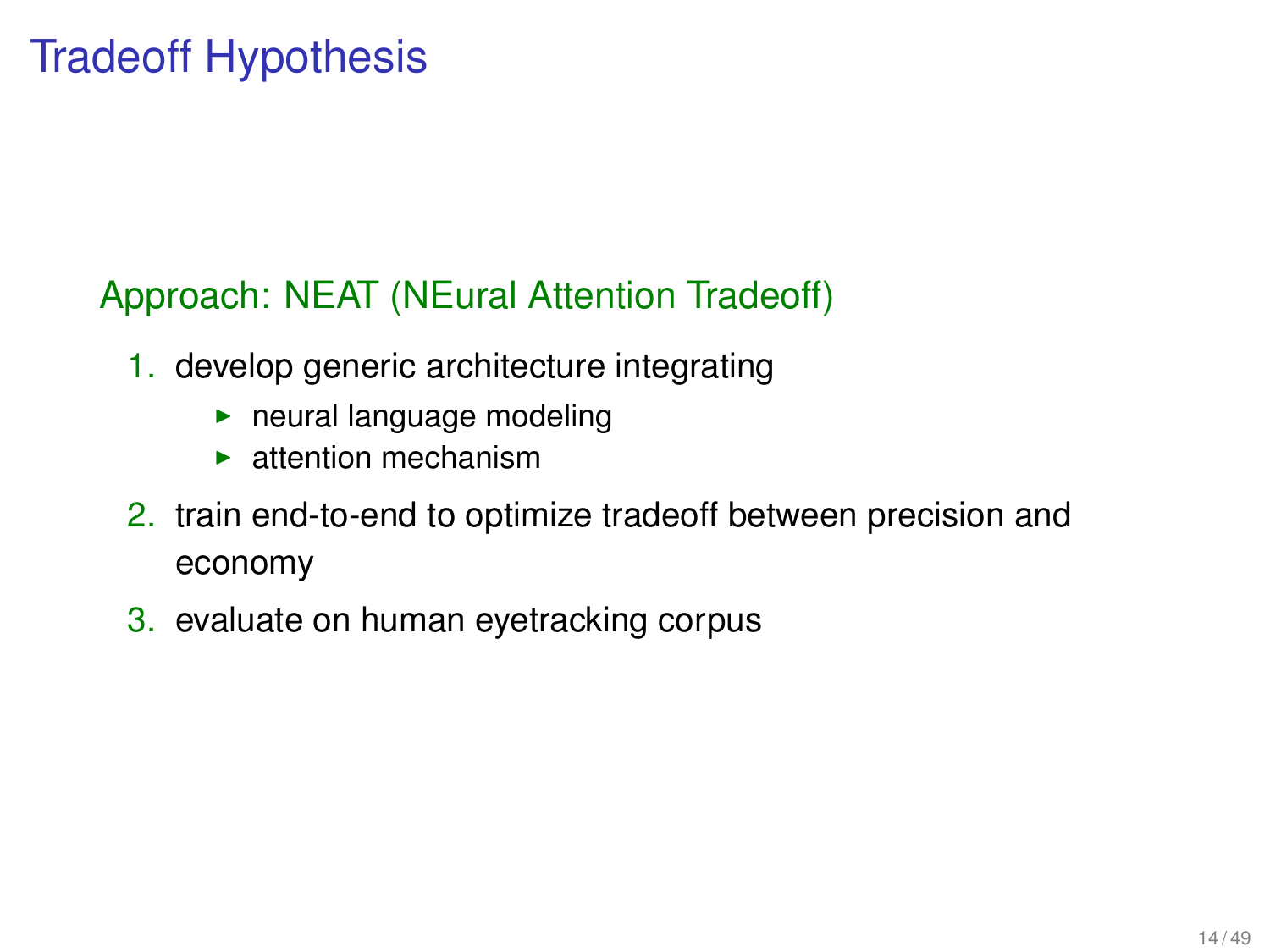## Architecture I: Recurrent Autoencoder

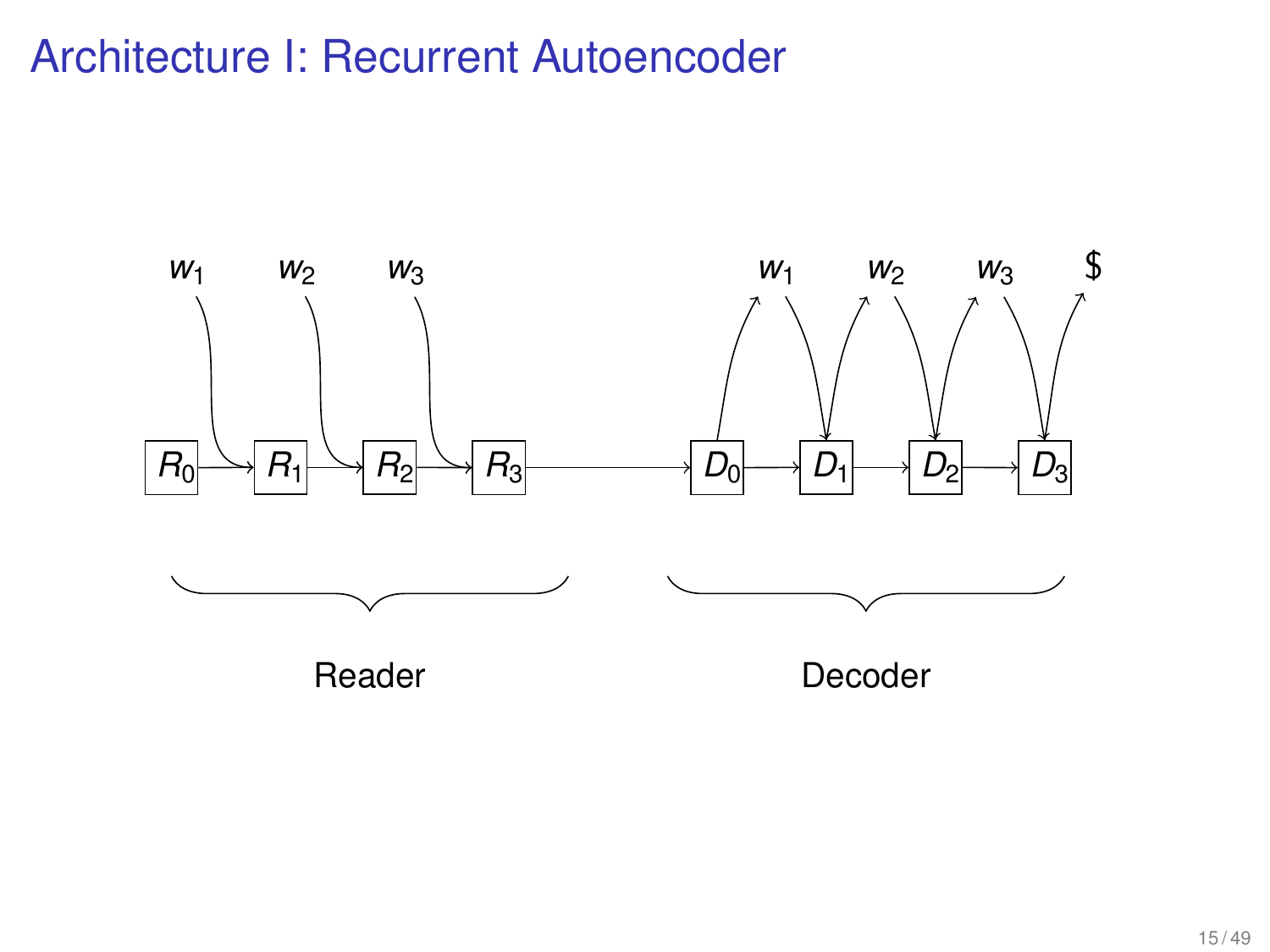## Architecture II: Real-Time Predictions

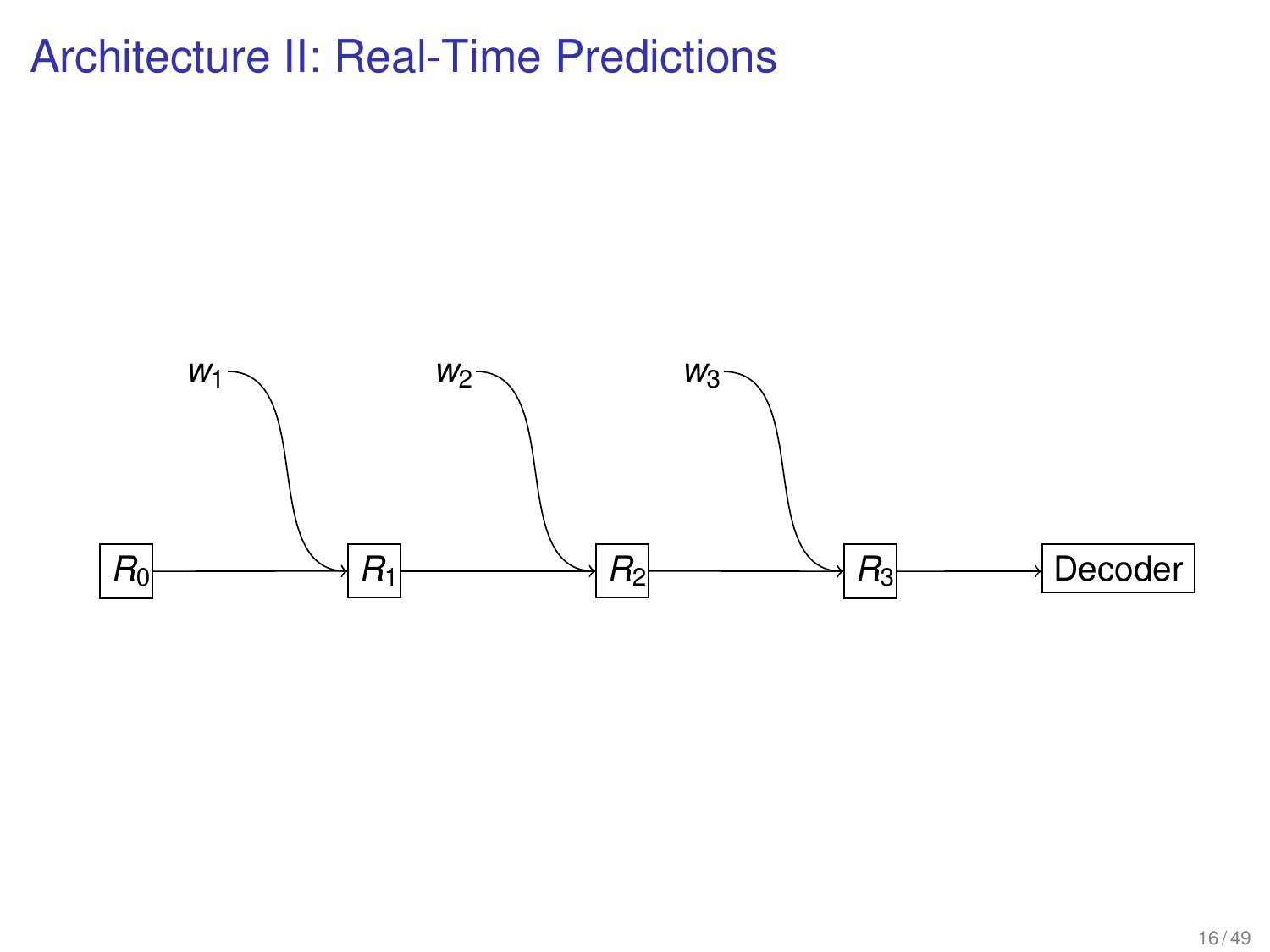## Architecture II: Real-Time Predictions



 $\blacktriangleright$  Humans constantly make predictions about the upcoming input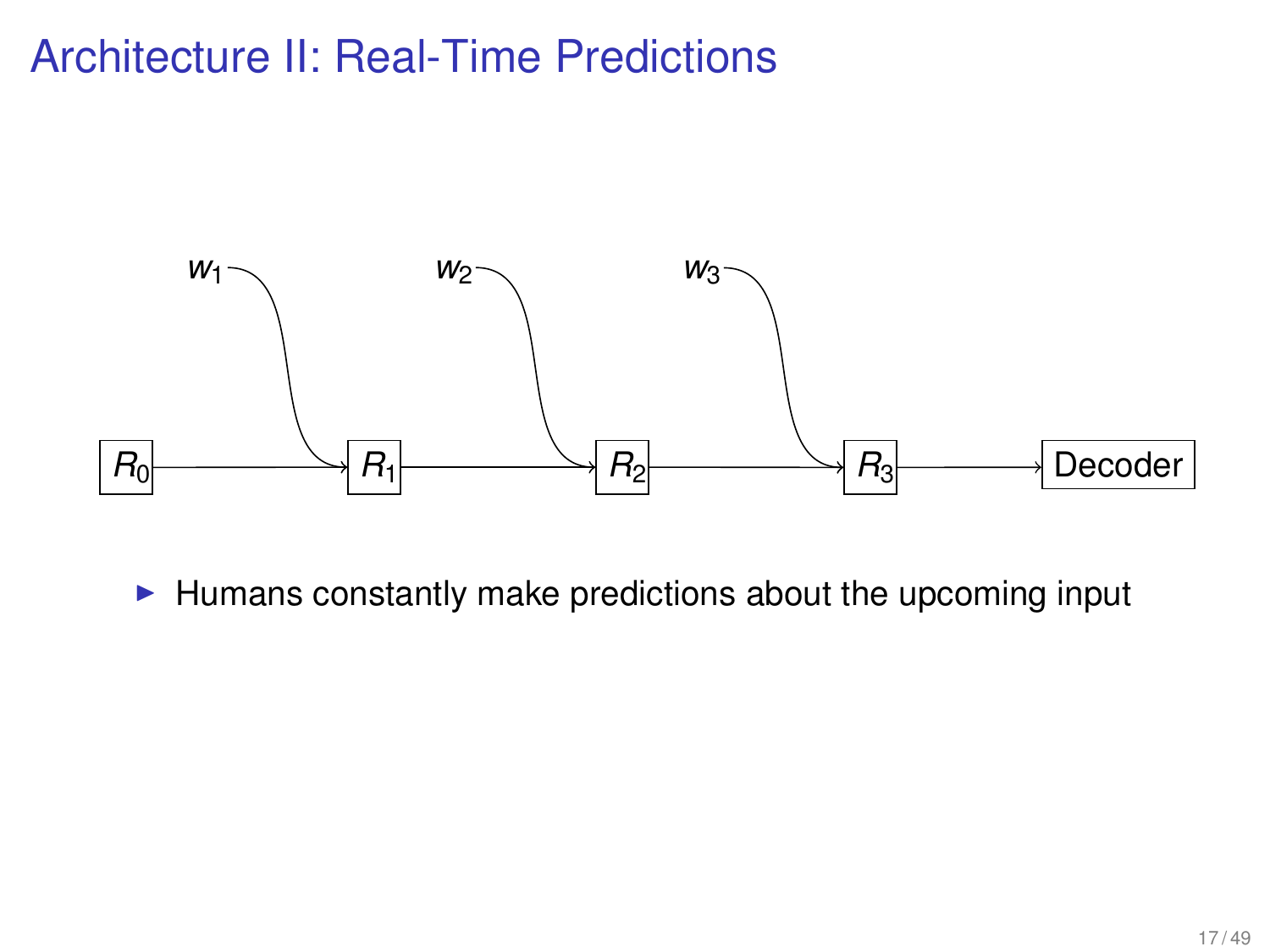## Architecture II: Real-Time Predictions



- $\blacktriangleright$  Humans constantly make predictions about the upcoming input
- $\triangleright$  Reader outpus probability distribution  $P_R$  over the lexicon at each time step
- $\triangleright$  Describes which words are likely to come next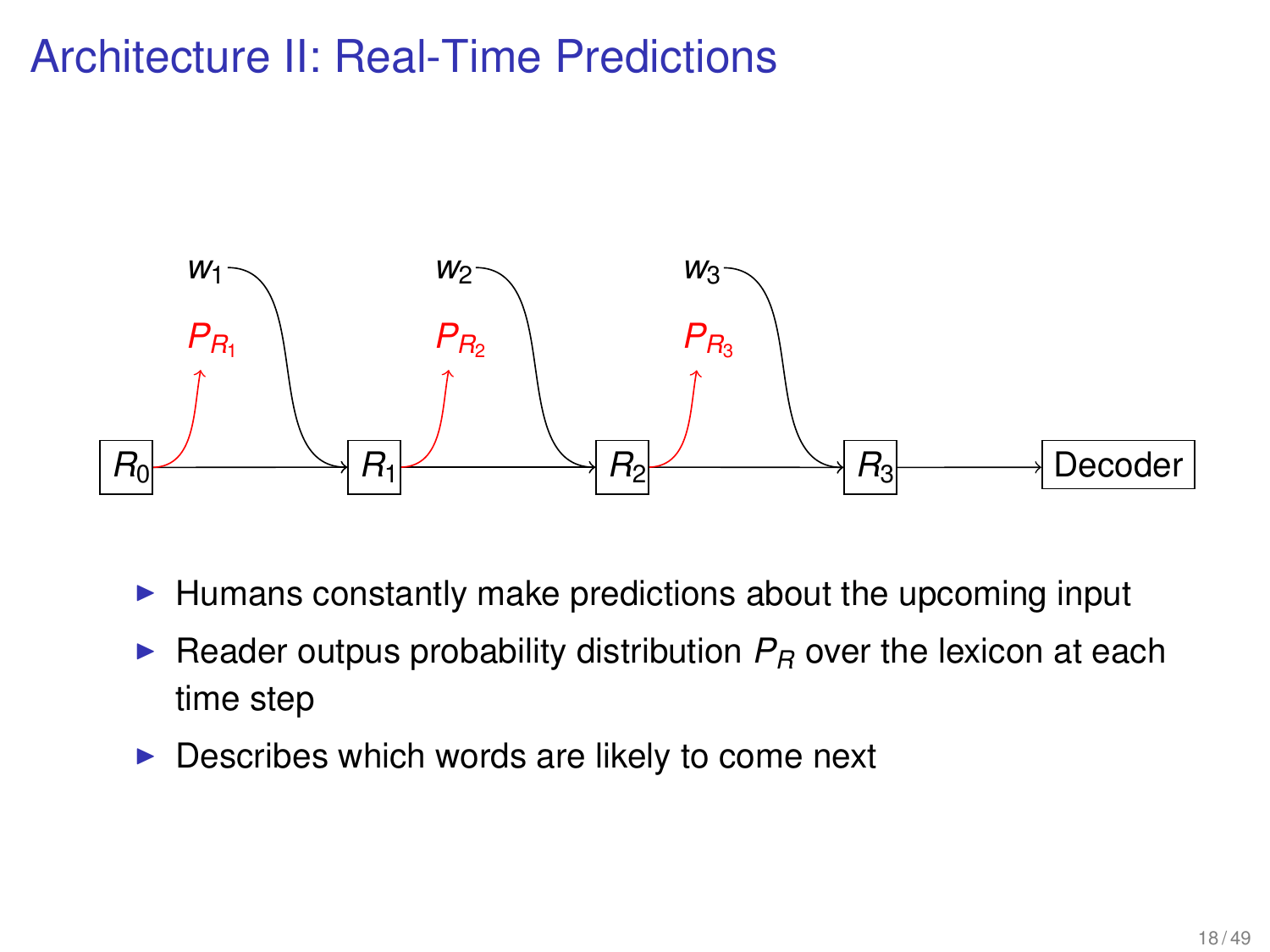## Architecture III: Skipping



▶ Attention module **shows word** to *R* or **skips** it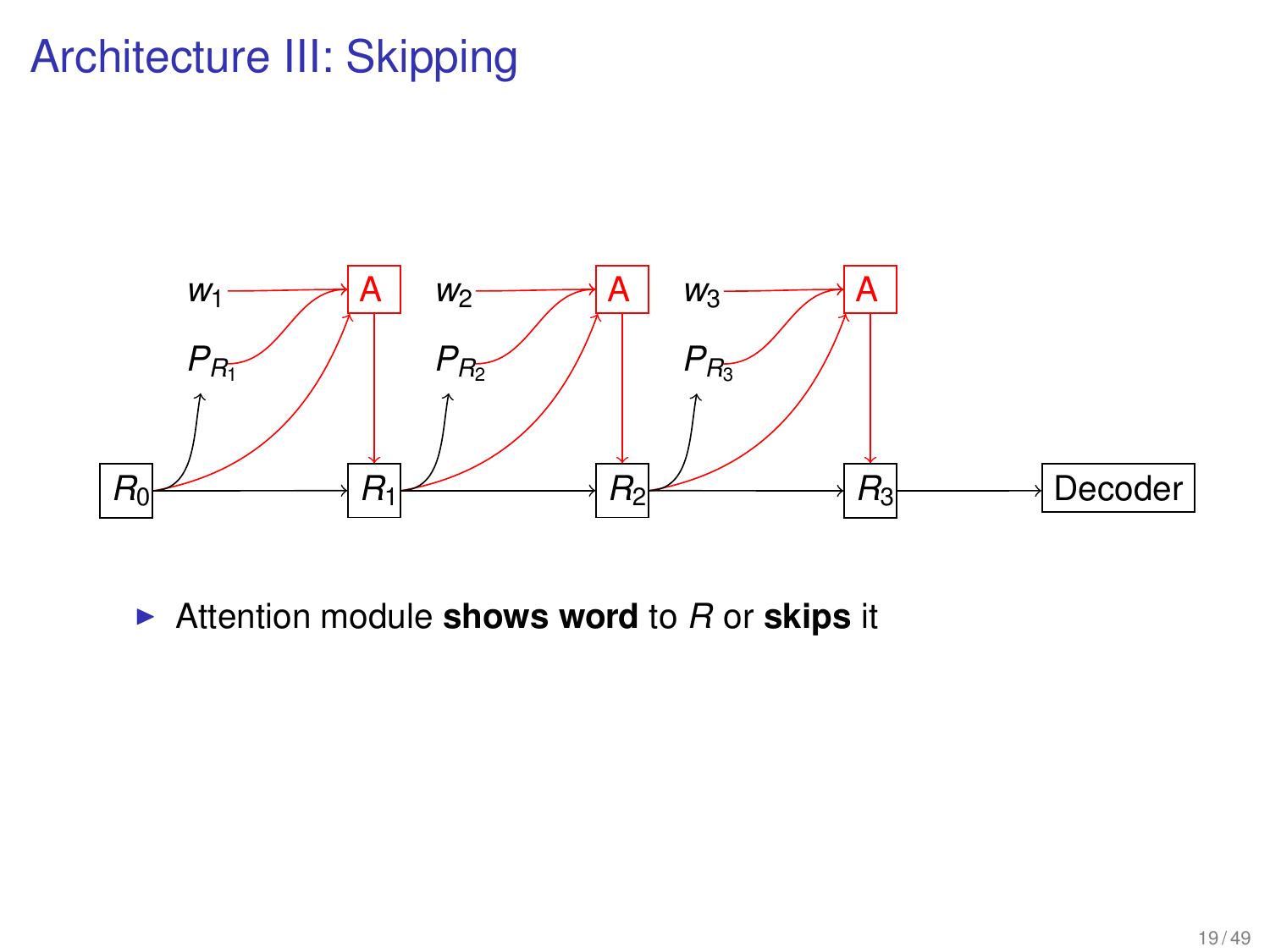## Architecture III: Skipping



- <sup>I</sup> Attention module **shows word** to *R* or **skips** it
- A computes a probability + draws a sample  $\omega \in \{READ, SKIP\}$
- ▶ *R* receives special 'SKIPPED' vector when skipping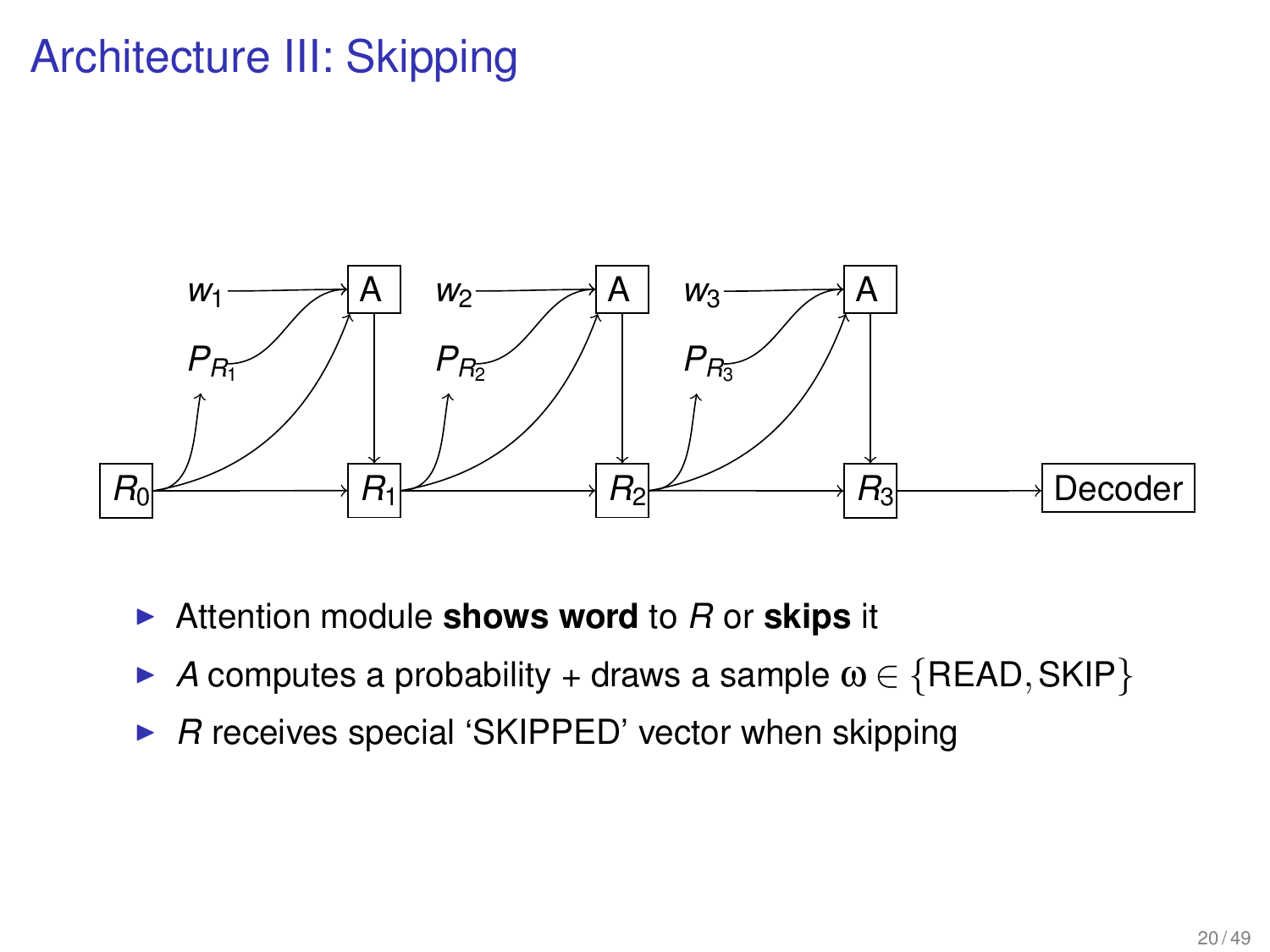# Implementing the Tradeoff Hypothesis

#### Training Objective

Solve prediction and reconstruction with minimal attention:

$$
\arg_{\theta} \min \{ \mathsf{E}_{\mathbf{w}, \mathbf{\omega}} \left[ L(\mathbf{\omega} | \mathbf{w}, \theta) + \alpha \cdot ||\mathbf{\omega}||_{\ell_1} \right] \}
$$
  
Loss on Prediction + Reconstruction # of fixated words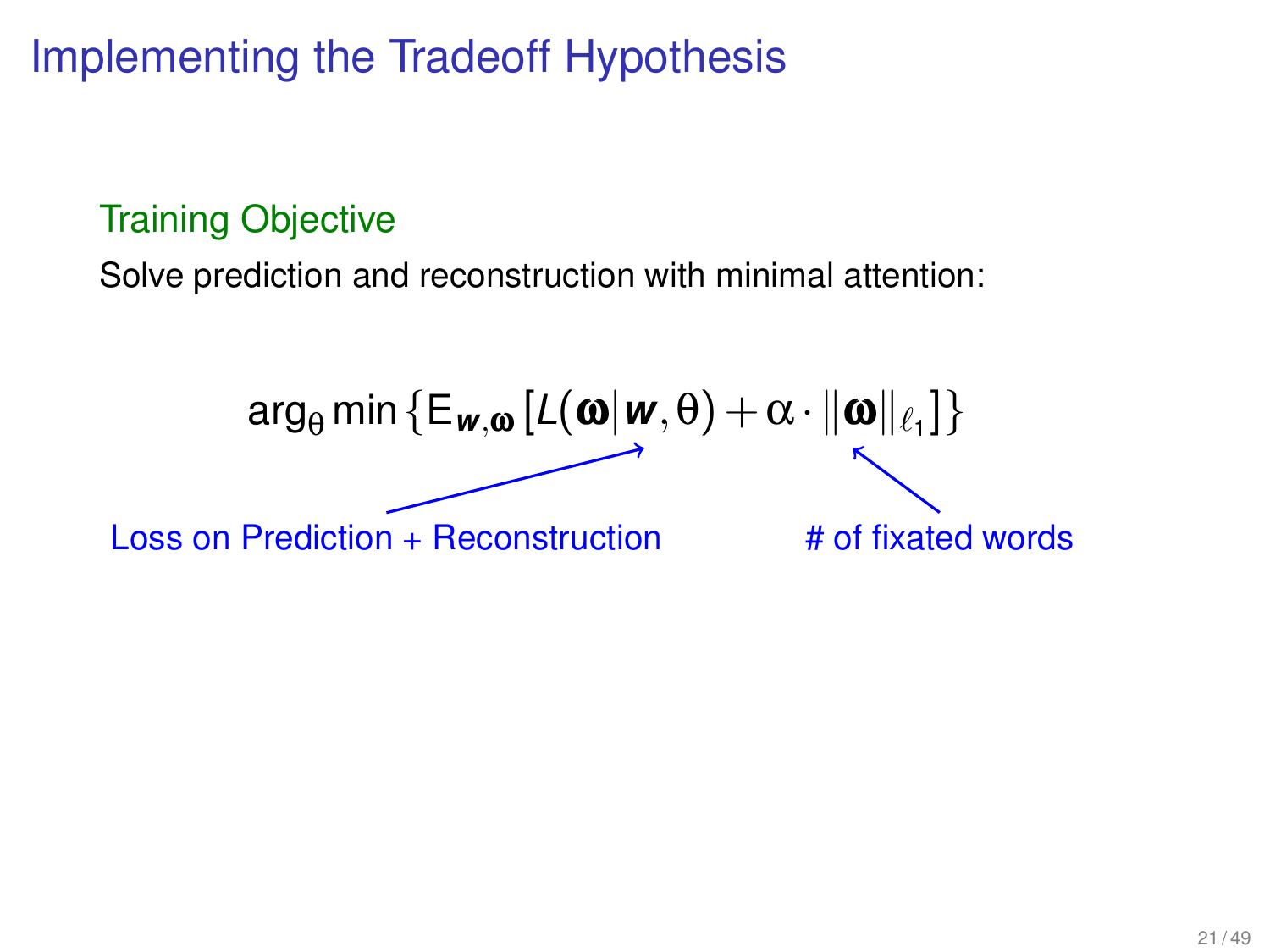# Implementing the Tradeoff Hypothesis

#### Training Objective

Solve prediction and reconstruction with minimal attention:



- **w** is word sequence drawn from corpus
- $\omega$  sampled from attention module A
- $\alpha > 0$ : encourages NEAT to attend to as few words as possible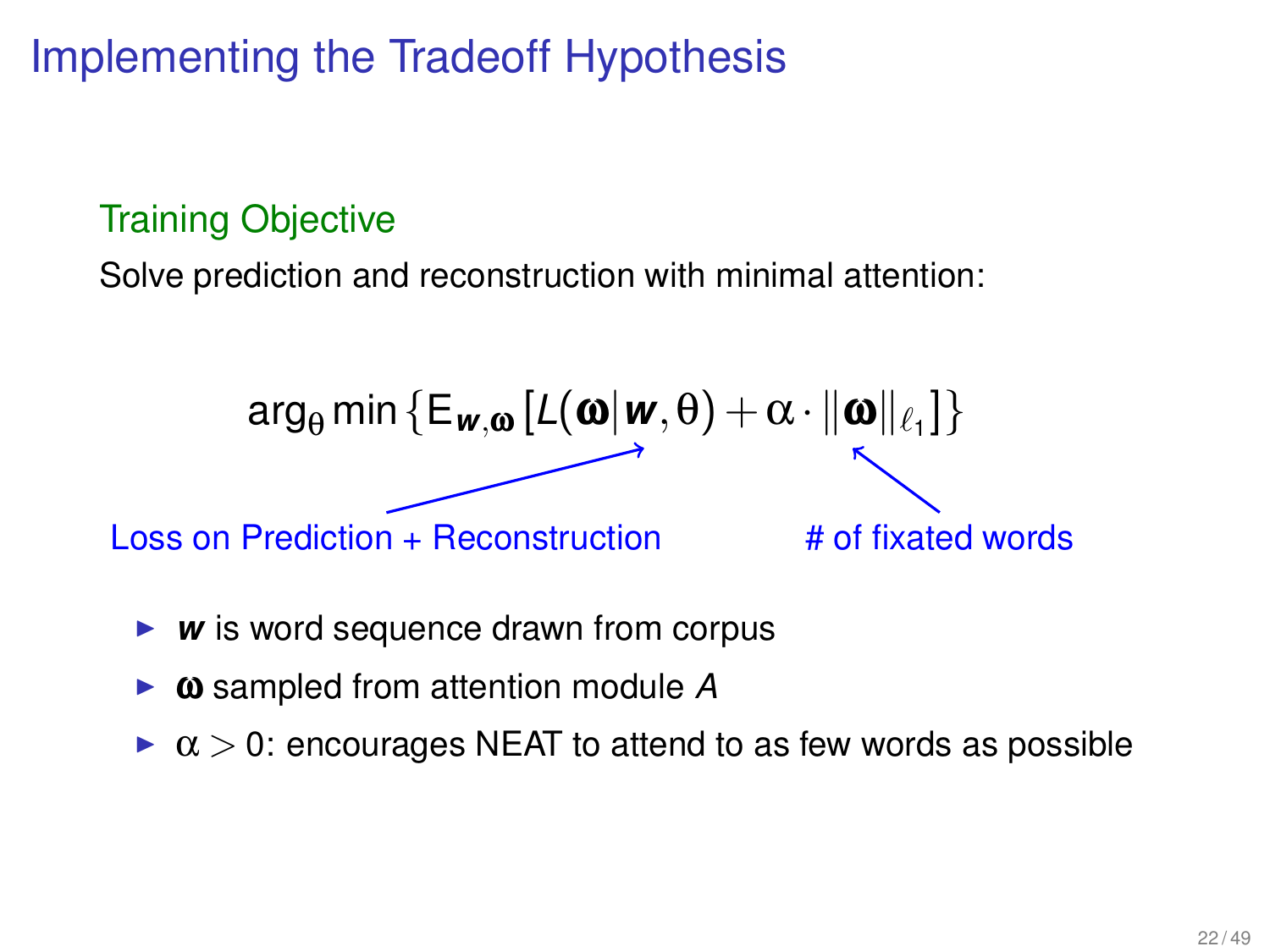## Implementation and Training

- $\blacktriangleright$  Implementation
	- $\triangleright$  one-layer LSTM network with 1,000 memory cells
	- $\blacktriangleright$  attention network: one-layer feedforward network
- $\triangleright$  optimized by SGD + REINFORCE policy gradient method [Williams, 1992]
- $\triangleright$  trained on corpus of newstext [Hermann et al., 2015]
	- $\blacktriangleright$  195,462 articles from Daily Mail
	- $\blacktriangleright \approx 200$  million tokens
- $\blacktriangleright$  Input data split into sequences of 50 tokens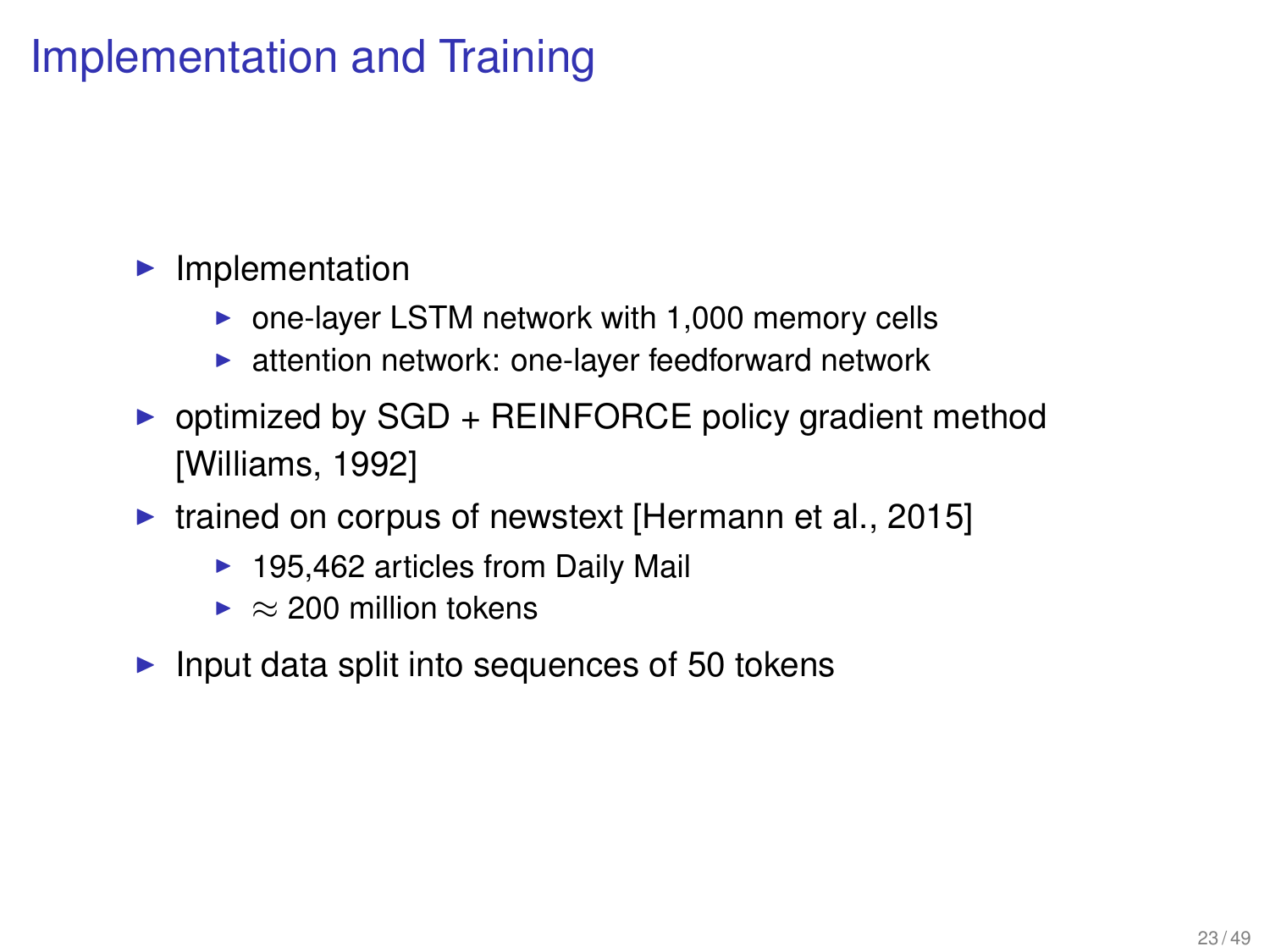### NEAT as a Model of Reading

- **Attention module** models fixations and skips
- **NEAT surprisal** models reading times of fixated words

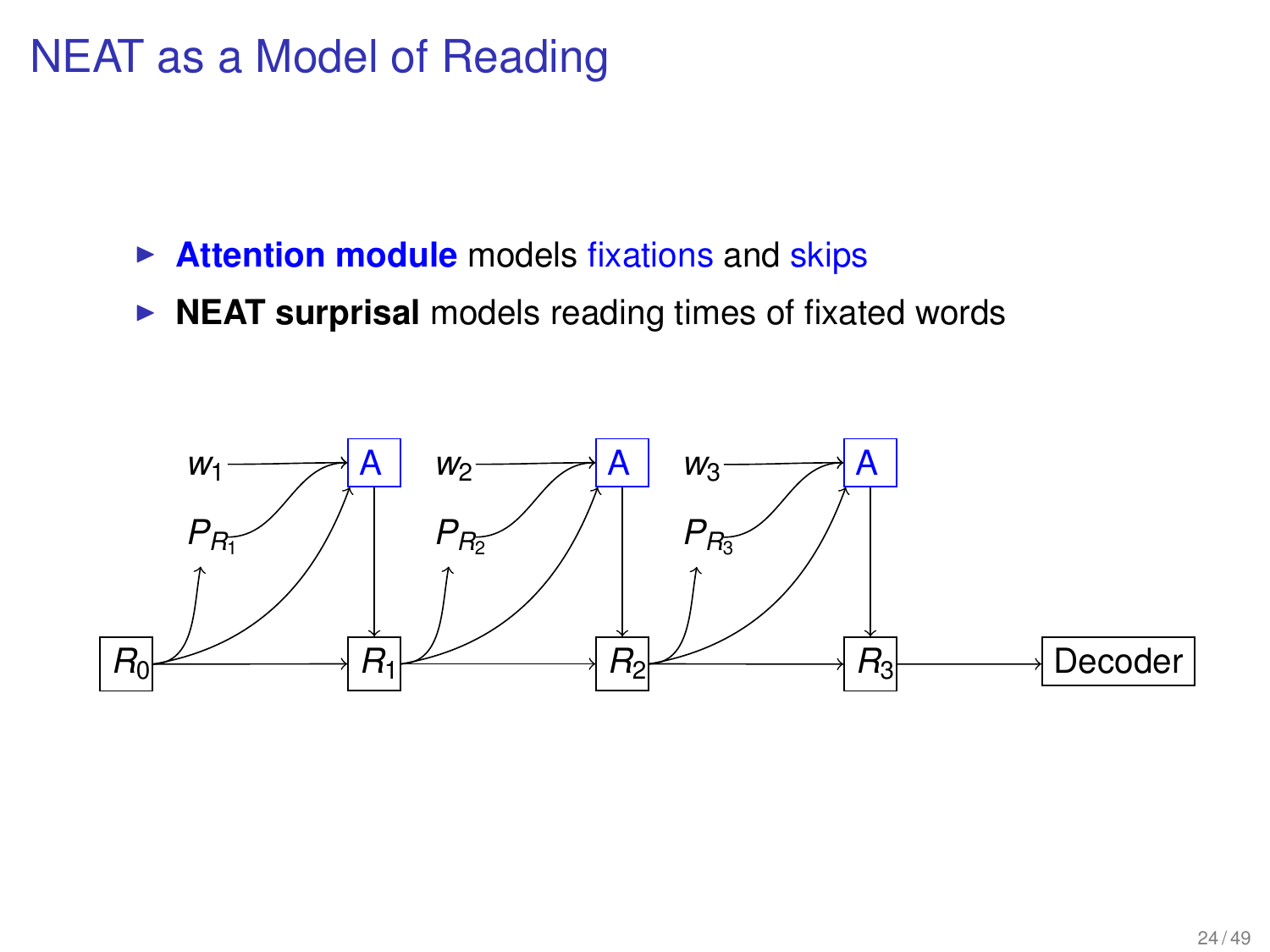### NEAT as a Model of Reading

- **Attention module** models fixations and skips
- **NEAT surprisal** models reading times of fixated words

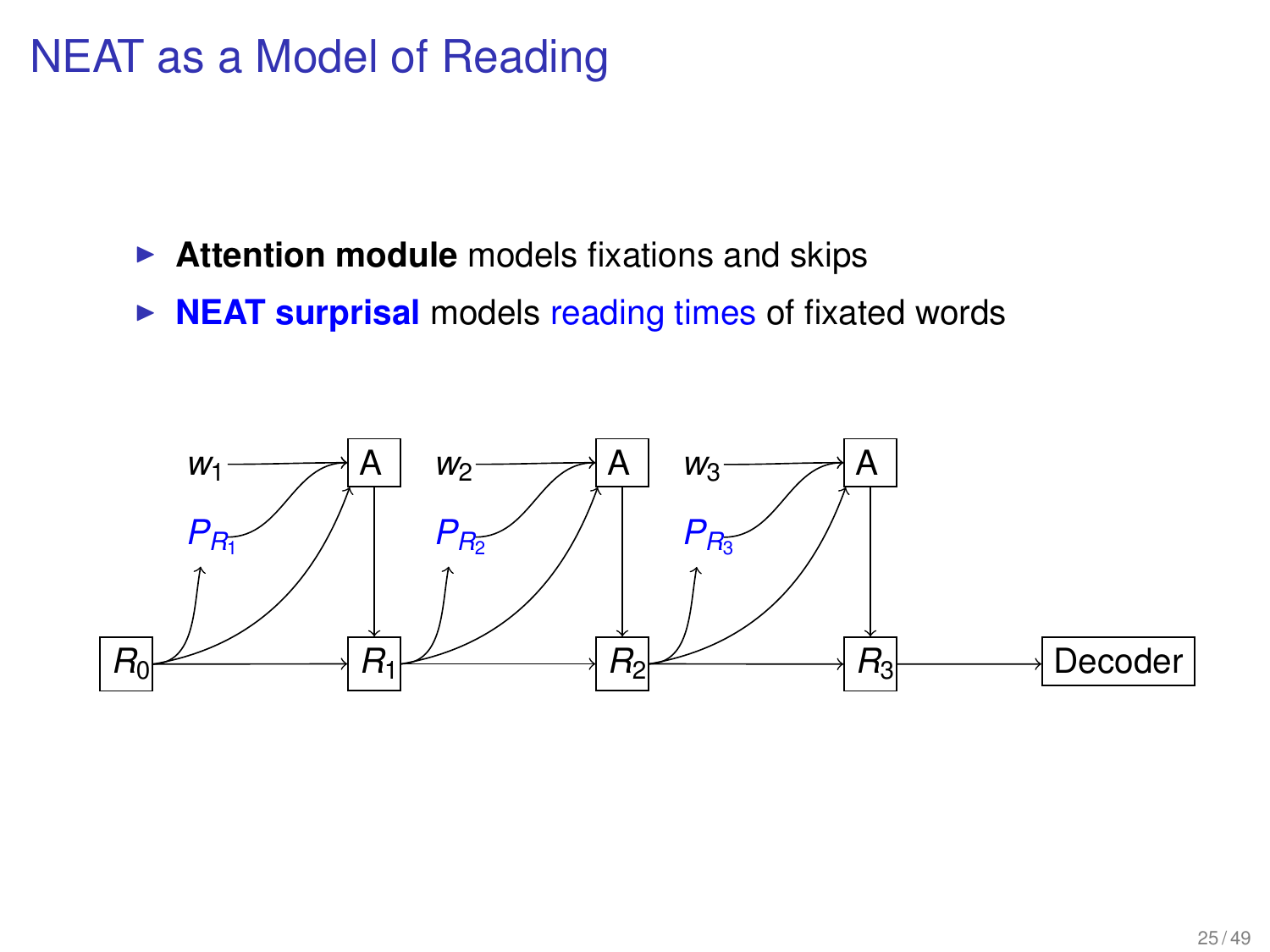## NEAT as a Model of Reading

- **Attention module** models fixations and skips
- **NEAT surprisal** models reading times of fixated words



The only ingredients are

- $\blacktriangleright$  architecture
- $\blacktriangleright$  objective
- $\blacktriangleright$  unlabeled corpus

No eye-tracking data, lexicon, grammar, ... needed.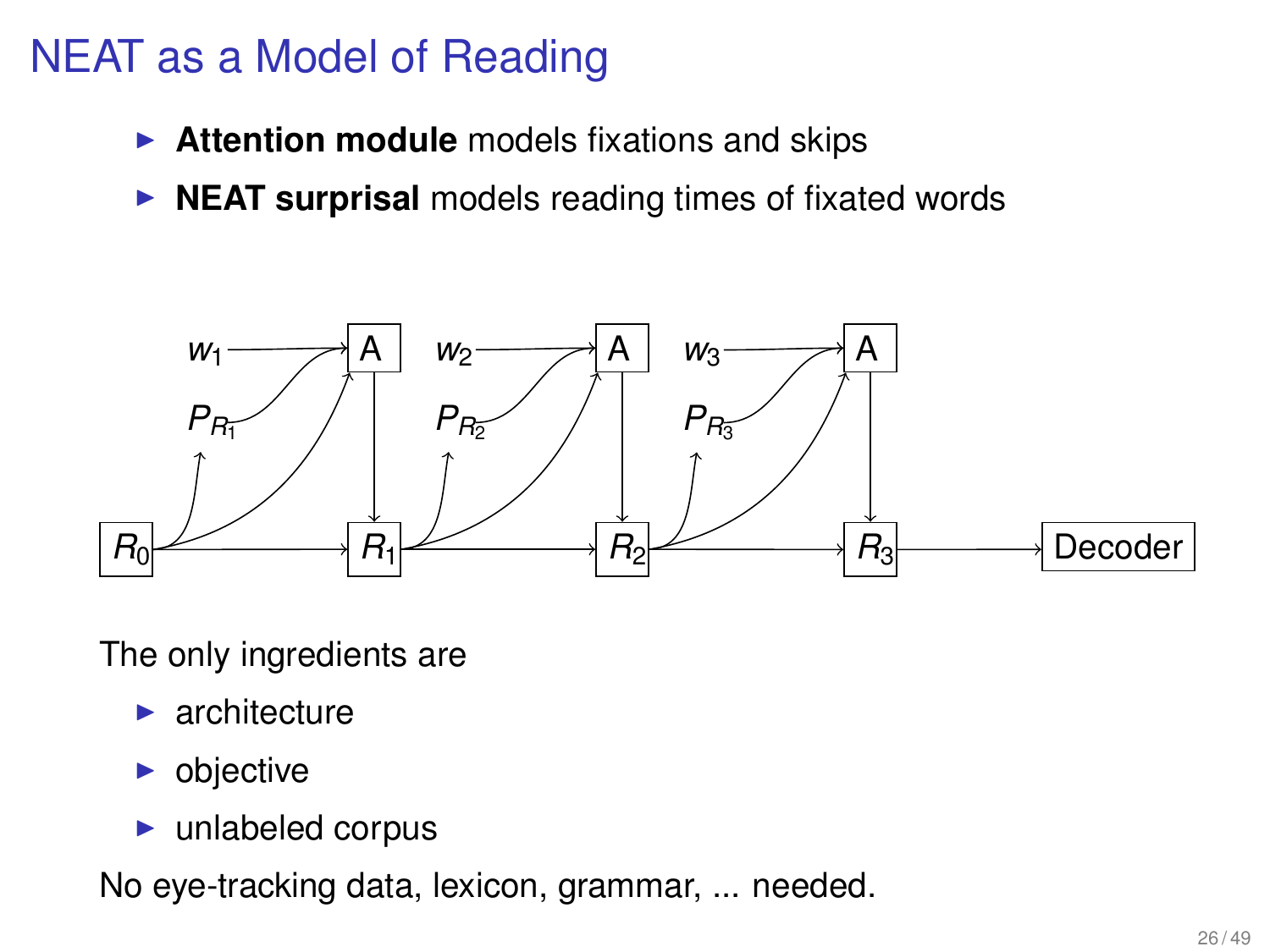## Evaluation Setup

- $\triangleright$  English section of the Dundee corpus [Kennedy and Pynte, 2005]
	- ▶ 20 texts from *The Independent*
	- $\triangleright$  annotated with eye-movement data from ten English native speakers who were asked to answer questions after each text.
- $\triangleright$  split into development (1–3) and test set (4–20)
- $\triangleright$  Size: 78,300 tokens (dev); 281,911 tokens (test)
- $\triangleright$  exclude from the evaluation words at the beginning or end of lines, outliers, cases of track loss, out-of-vocabulary words
- $\blacktriangleright$  Fixation rate: 62.1% (dev), 61.3% (test)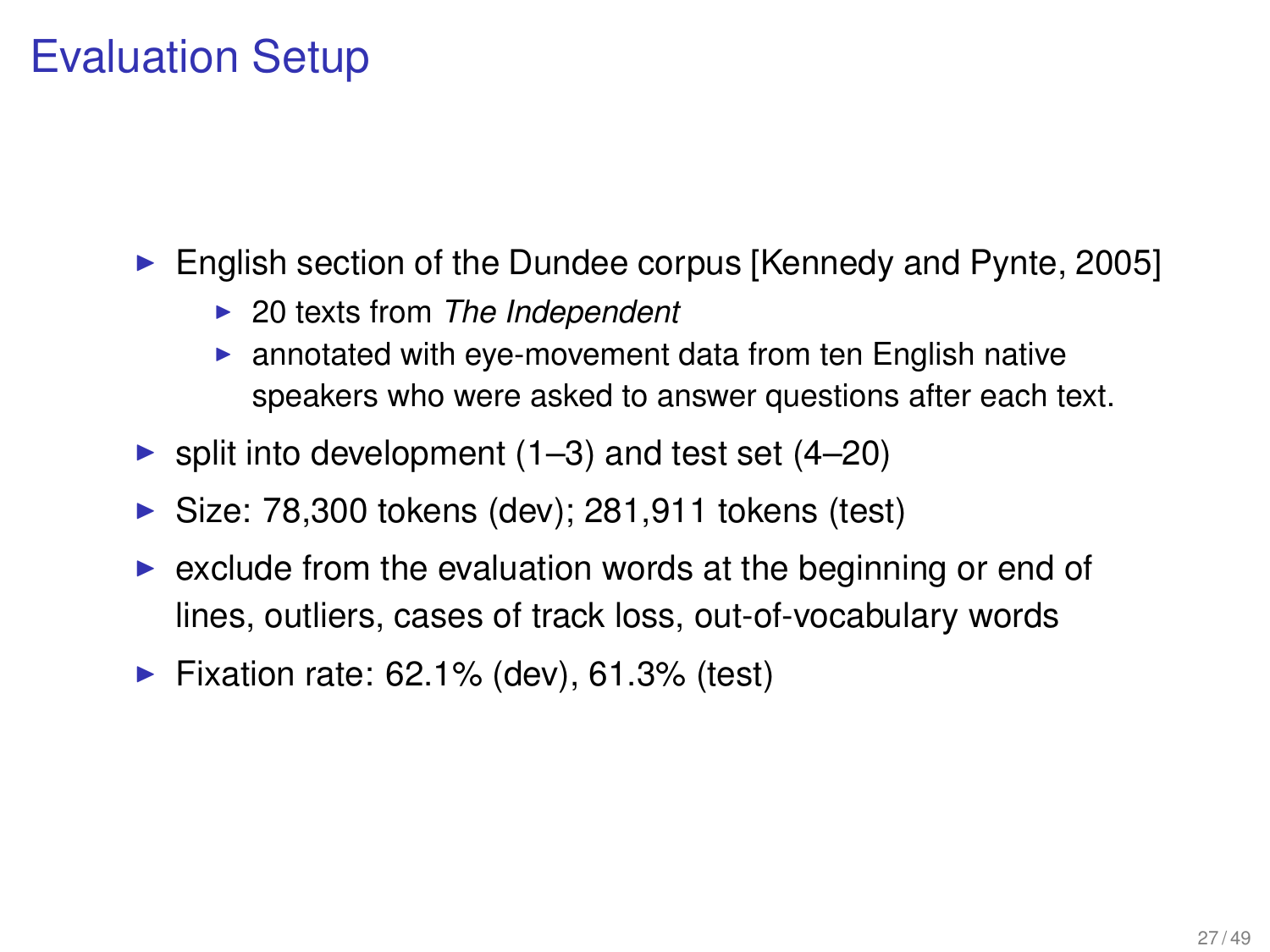## Intrinsic Evaluation: Prediction and Reconstruction

|                         | Perplexity | Fix. Rate      |       |
|-------------------------|------------|----------------|-------|
|                         | Prediction | Reconstruction |       |
| <b>NEAT</b>             | 180        | 4.5            | 60.4% |
| $\omega \sim Bin(0.62)$ | 333        | 56             | 62.1% |
| Word Length             | 230        | 40             | 62.1% |
| Word Freq.              | 219        | 39             | 62.1% |
| <b>Full Surprisal</b>   | 211        | 34             | 62.1% |
| Human                   | 218        | 39             | 61.3% |
| $\omega \equiv 1$       | 107        | 1.6            | 100%  |

 $\blacktriangleright$  For Word Length, Word Frequency, Full Surprisal, we take threshold predictions matching the fixation rate of the development set.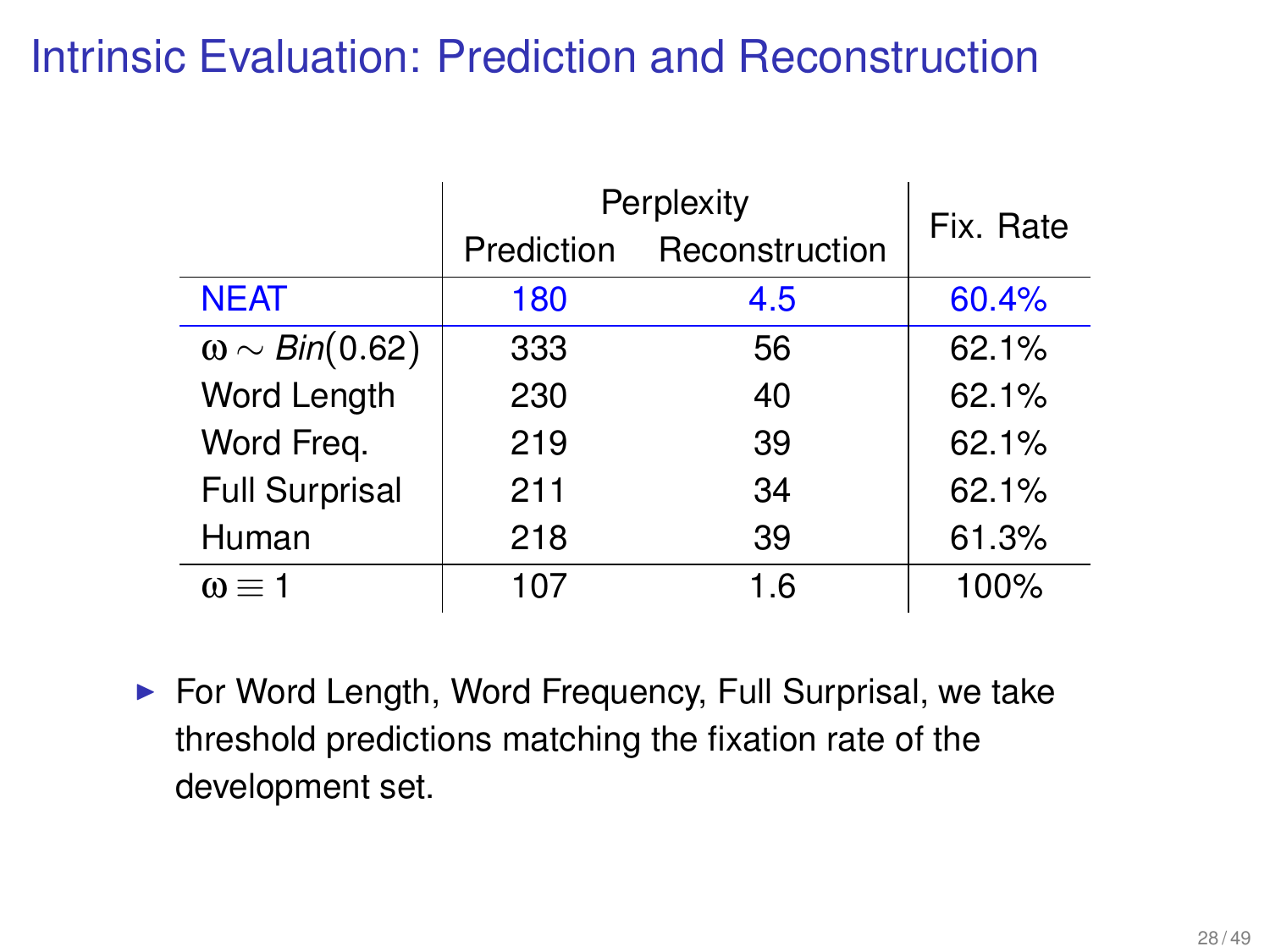## Intrinsic Evaluation: Prediction and Reconstruction

|                         | Perplexity        | Fix. Rate      |       |
|-------------------------|-------------------|----------------|-------|
|                         | <b>Prediction</b> | Reconstruction |       |
| <b>NEAT</b>             | 180               | 4.5            | 60.4% |
| $\omega \sim Bin(0.62)$ | 333               | 56             | 62.1% |
| <b>Word Length</b>      | 230               | 40             | 62.1% |
| Word Freq.              | 219               | 39             | 62.1% |
| <b>Full Surprisal</b>   | 211               | 34             | 62.1% |
| Human                   | 218               | 39             | 61.3% |
| $\omega \equiv 1$       | 107               | 1.6            | 100%  |

 $\blacktriangleright$  For Word Length, Word Frequency, Full Surprisal, we take threshold predictions matching the fixation rate of the development set.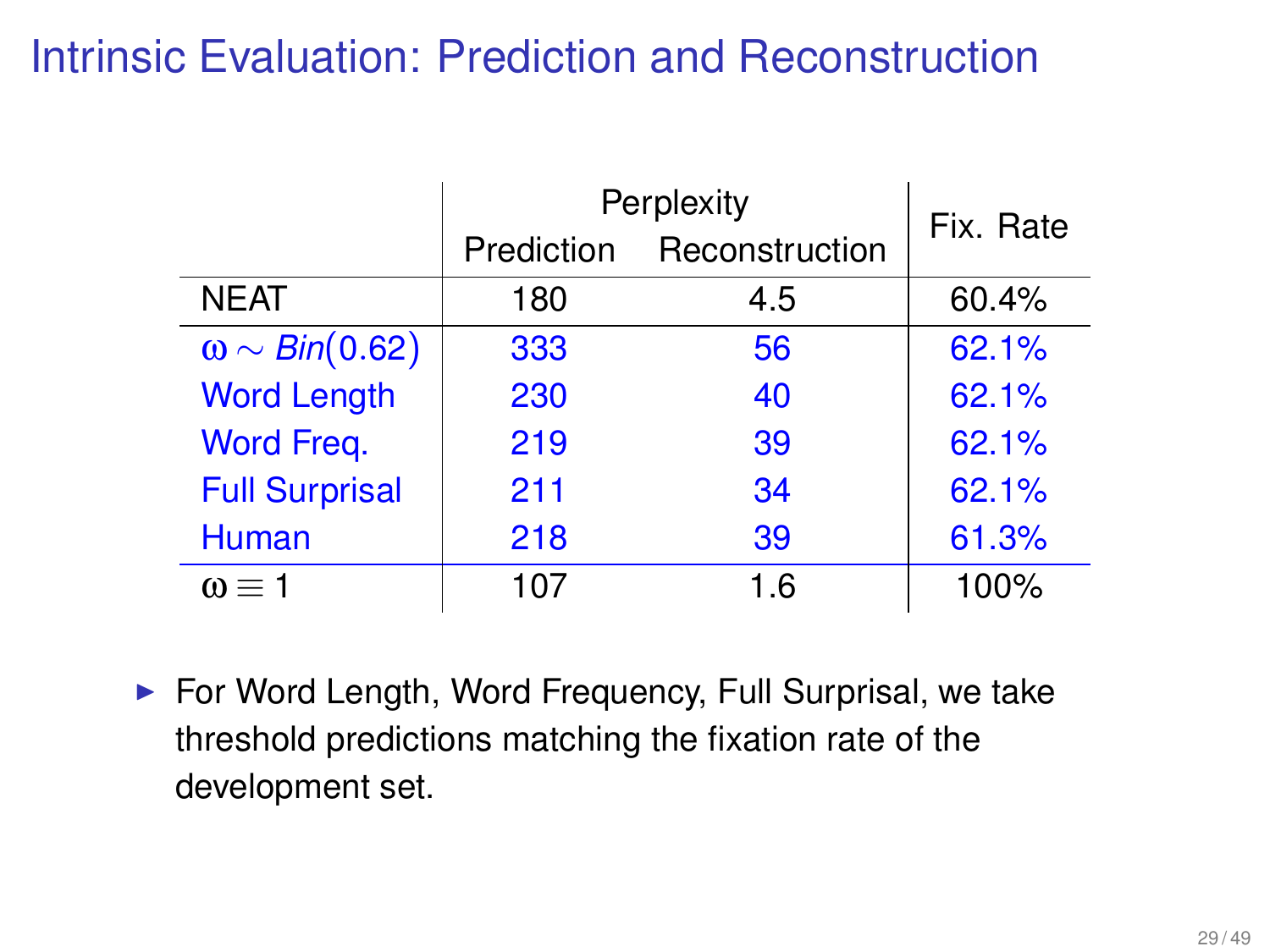$$
\text{FirstPassDuration} = \beta_0 + \sum_{i \in \text{Predictors}} \beta_i x_i + \sum_{j \in \text{RandomEffects}} \gamma_j y_j + \epsilon
$$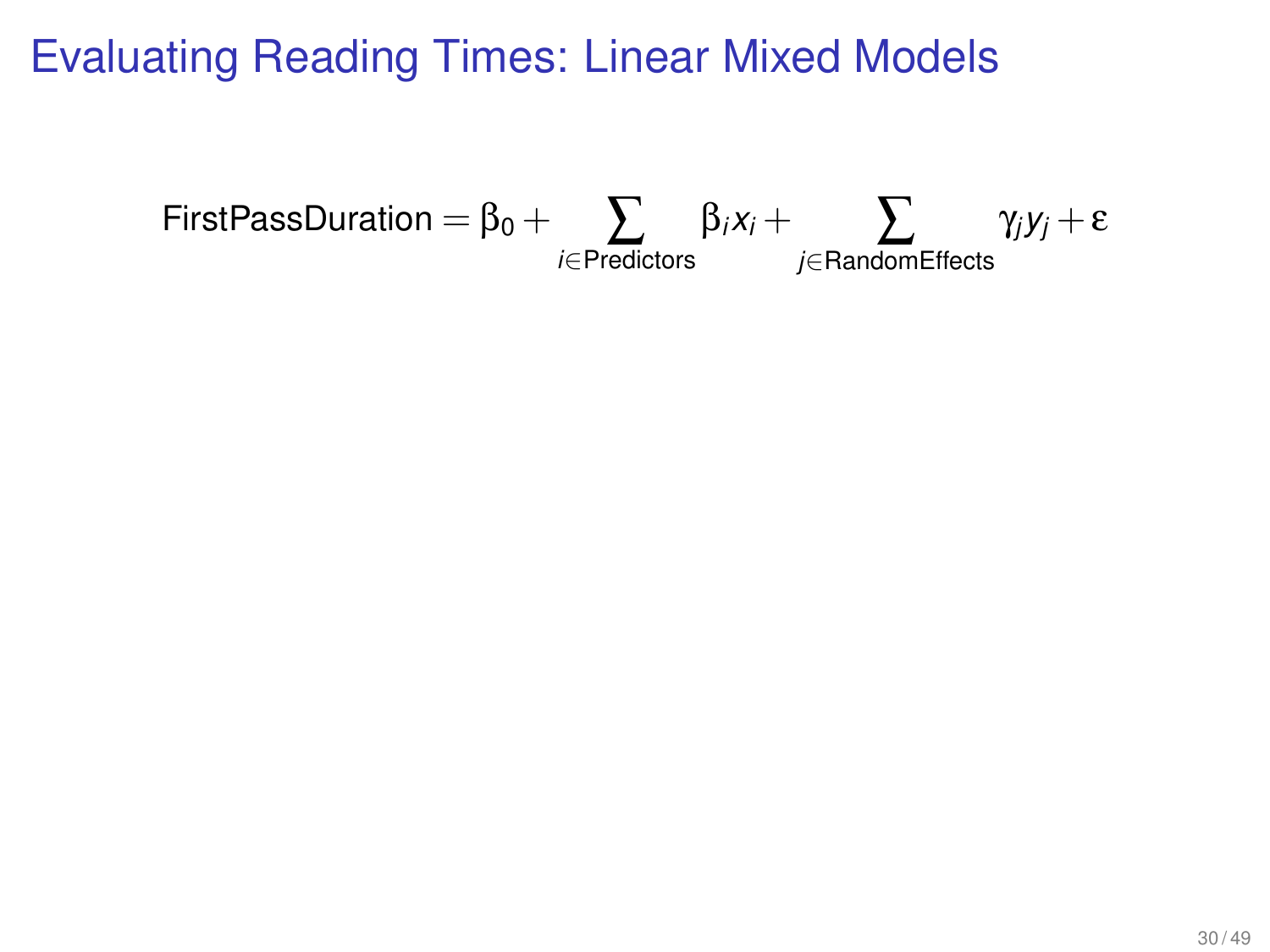$$
\text{FirstPassDuration} = \beta_0 + \sum_{i \in \text{Predictors}} \beta_i x_i + \sum_{j \in \text{RandomEffects}} \gamma_j y_j + \epsilon
$$

|                                    | ĸ        | <b>SE</b> |          |                 |
|------------------------------------|----------|-----------|----------|-----------------|
| (Intercept)                        | 247.4    | 7.1       | $34.7*$  |                 |
| <b>Word Length</b>                 | 12.9     | 0.2       | $60.6*$  |                 |
| Previous Word Freq.                | $-5.3$   | 0.3       | $-18.3*$ |                 |
| Prev. Word Fixated                 | $-24.7$  | 0.8       | $-30.6*$ |                 |
| Obj. Landing Pos.                  | $-8.1$   | 0.2       | $-41.3*$ | <b>Baseline</b> |
| Word Pos. in Sent.                 | $-0.1$   | 0.03      | $-3.0*$  | Predictors      |
| Log Word Freq.                     | $-1.6$   | 0.2       | $-7.7*$  |                 |
| <b>Launch Distance</b>             | $-0.005$ | 0.01      | $-0.4$   |                 |
| <b>Residualized NEAT Surprisal</b> | 2.8      | 0 1       | $23.7*$  |                 |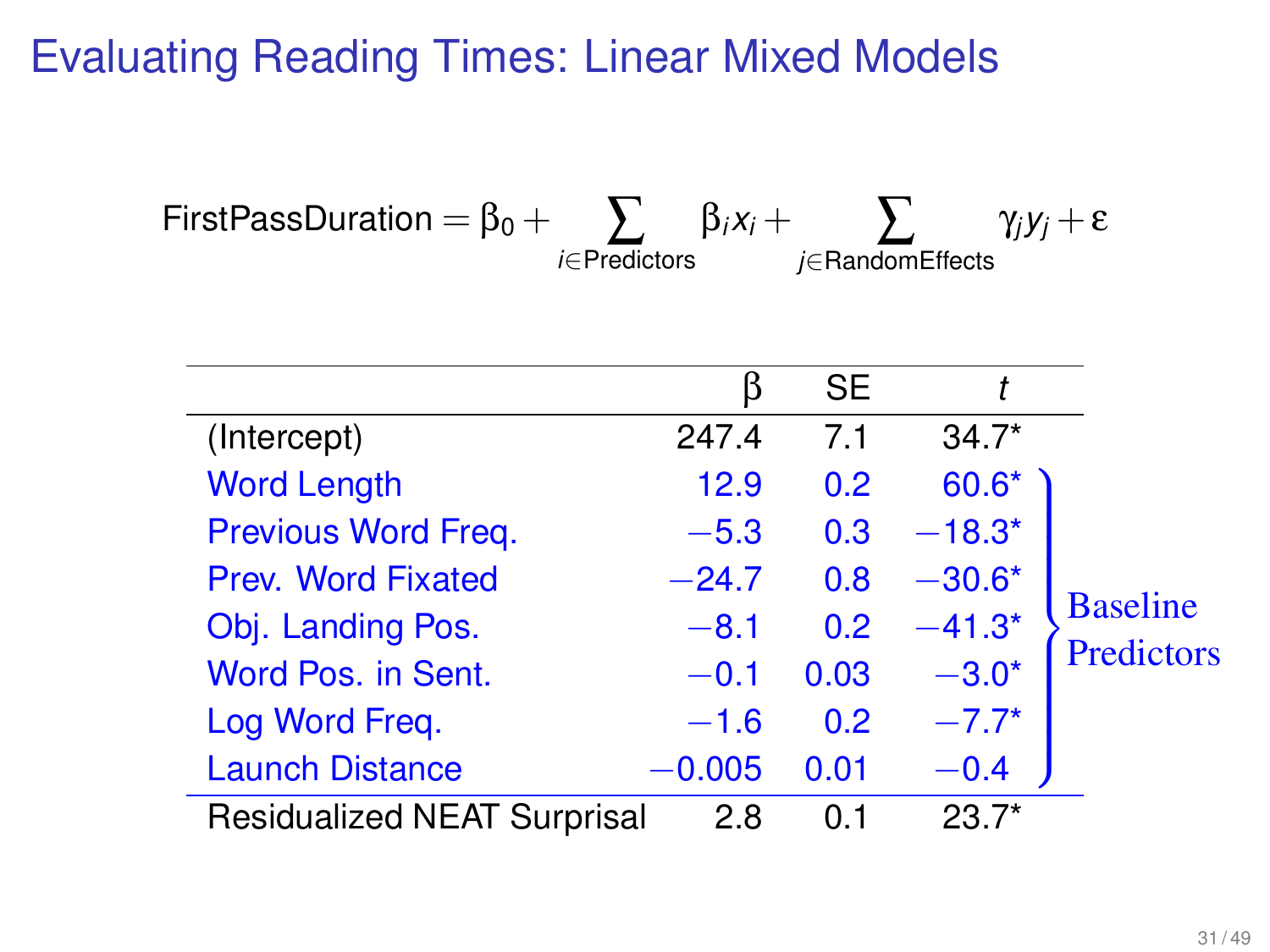$$
\text{FirstPassDuration} = \beta_0 + \sum_{i \in \text{Predictors}} \beta_i x_i + \sum_{j \in \text{RandomEffects}} \gamma_j y_j + \epsilon
$$

|                                    | ĸ        | <b>SE</b> |          |                 |
|------------------------------------|----------|-----------|----------|-----------------|
| (Intercept)                        | 247.4    | 7.1       | $34.7*$  |                 |
| Word Length                        | 12.9     | 0.2       | $60.6*$  |                 |
| Previous Word Freq.                | $-5.3$   | 0.3       | $-18.3*$ |                 |
| Prev. Word Fixated                 | $-24.7$  | 0.8       | $-30.6*$ |                 |
| Obj. Landing Pos.                  | $-8.1$   | 0.2       | $-41.3*$ | <b>Baseline</b> |
| Word Pos. in Sent.                 | $-0.1$   | 0.03      | $-3.0*$  | Predictors      |
| Log Word Freq.                     | $-1.6$   | 0.2       | $-7.7*$  |                 |
| Launch Distance                    | $-0.005$ | 0.01      | $-0.4$   |                 |
| <b>Residualized NEAT Surprisal</b> | 2.8      | ດ 1       | $23.7*$  |                 |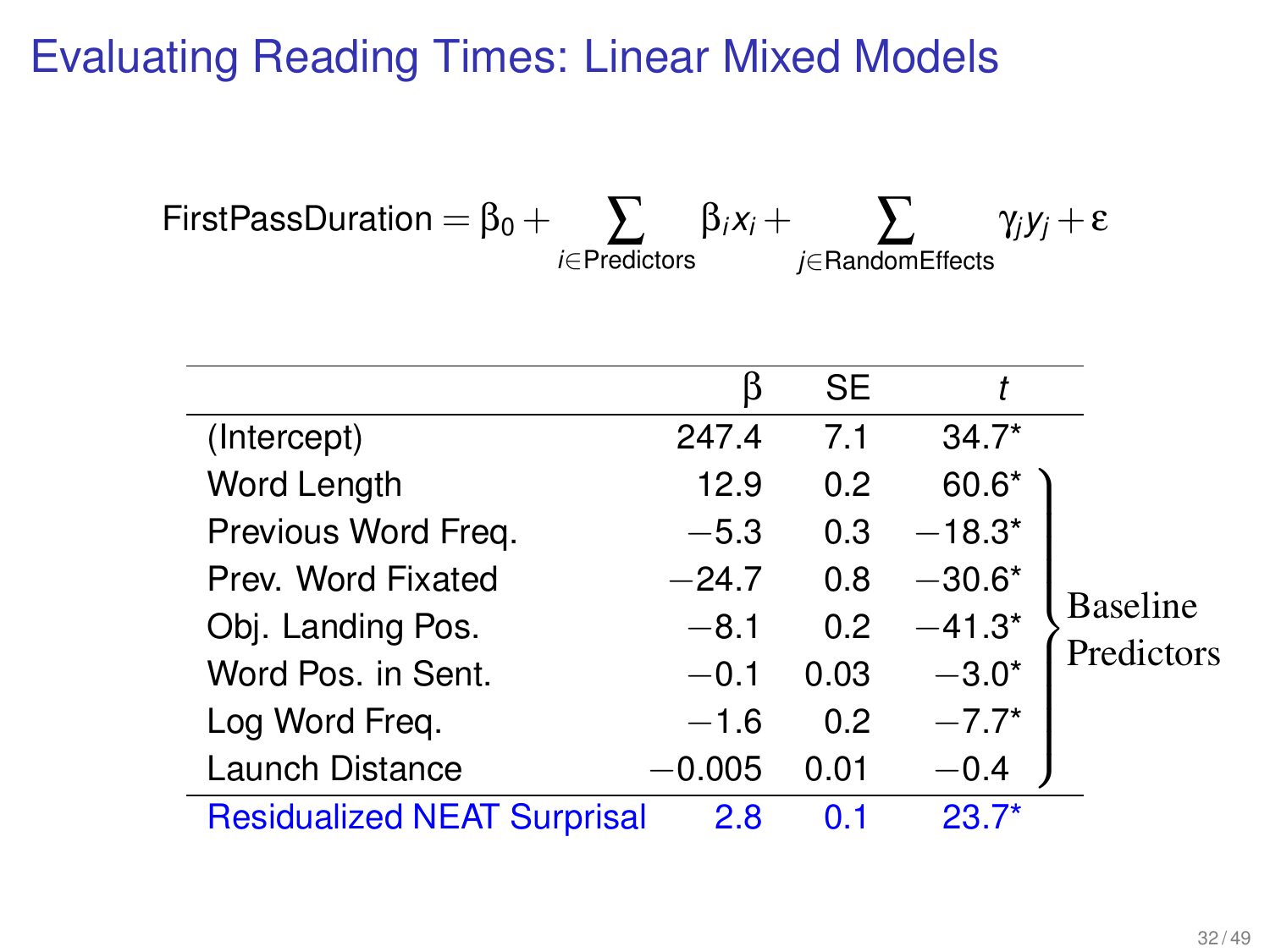$$
\text{FirstPassDuration} = \beta_0 + \sum_{i \in \text{Predictors}} \beta_i x_i + \sum_{j \in \text{RandomEffects}} \gamma_j y_j + \epsilon
$$

|                                    | ĸ        | <b>SE</b> |          |                 |
|------------------------------------|----------|-----------|----------|-----------------|
| (Intercept)                        | 247.4    | 7.1       | $34.7*$  |                 |
| Word Length                        | 12.9     | 0.2       | 60.6*    |                 |
| Previous Word Freg.                | $-5.3$   | 0.3       | $-18.3*$ |                 |
| Prev. Word Fixated                 | $-24.7$  | 0.8       | $-30.6*$ |                 |
| Obj. Landing Pos.                  | $-8.1$   | 0.2       | $-41.3*$ | <b>Baseline</b> |
| Word Pos. in Sent.                 | $-0.1$   | 0.03      | $-3.0*$  | Predictors      |
| Log Word Freq.                     | $-1.6$   | 0.2       | $-7.7*$  |                 |
| Launch Distance                    | $-0.005$ | 0.01      | $-0.4$   |                 |
| <b>Residualized NEAT Surprisal</b> | 2.8      | ດ 1       | $23.7*$  |                 |

 $\triangleright$  NEAT surprisal captures more than word length, frequency, ...

 $\triangleright$  even though it only has access to 60.4% of the words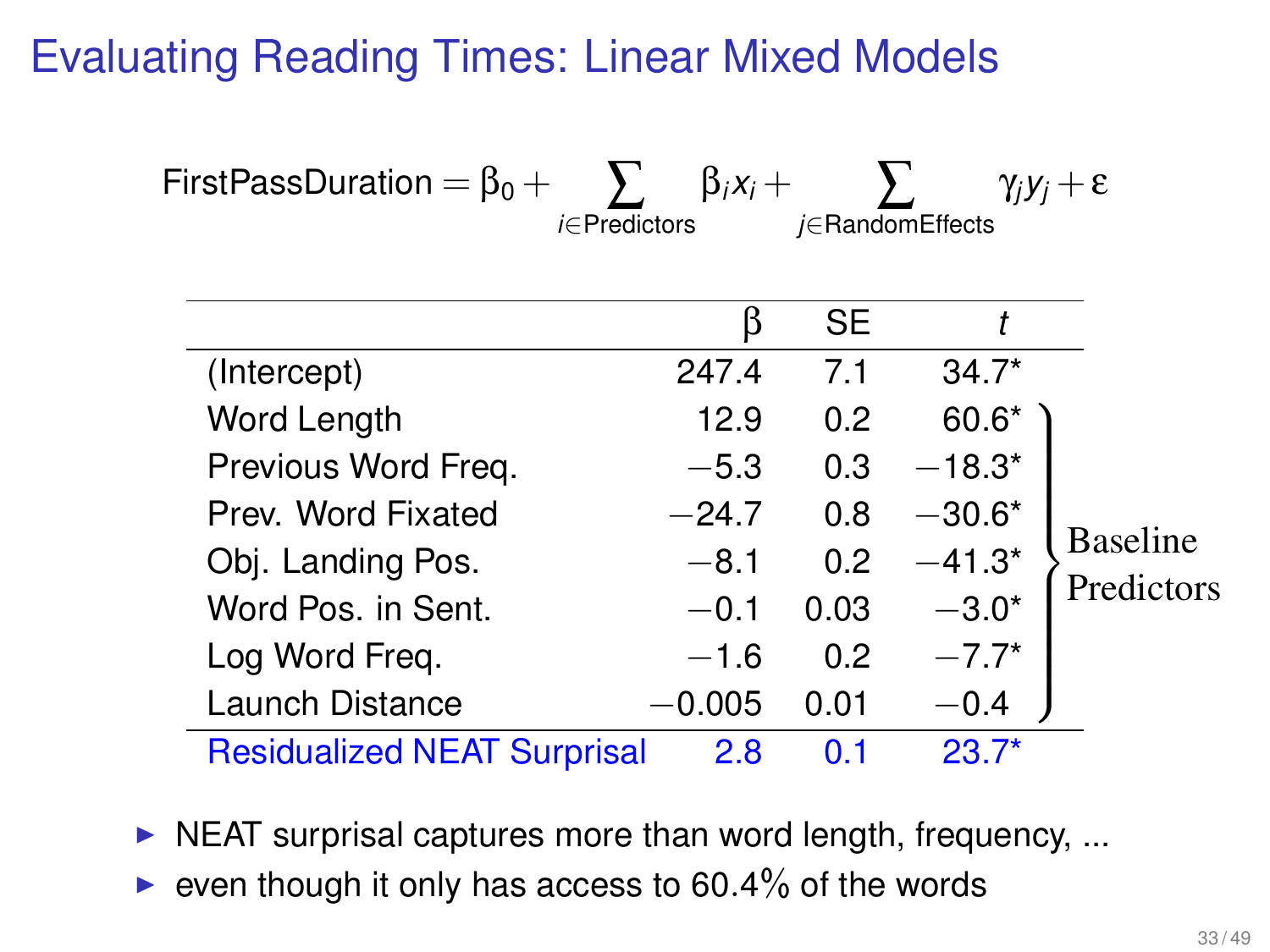## Evaluating Reading Times: Deviance

- $\triangleright$  Assume we have models  $M_1$ ,  $M_2$  for the same data
- $\blacktriangleright$  They assign likelihoods  $P_1 = P(\text{Data}|M_1), P_2 = P(\text{Data}|M_2)$
- **Deviance**

$$
2 \times \log \frac{P_2}{P_1}
$$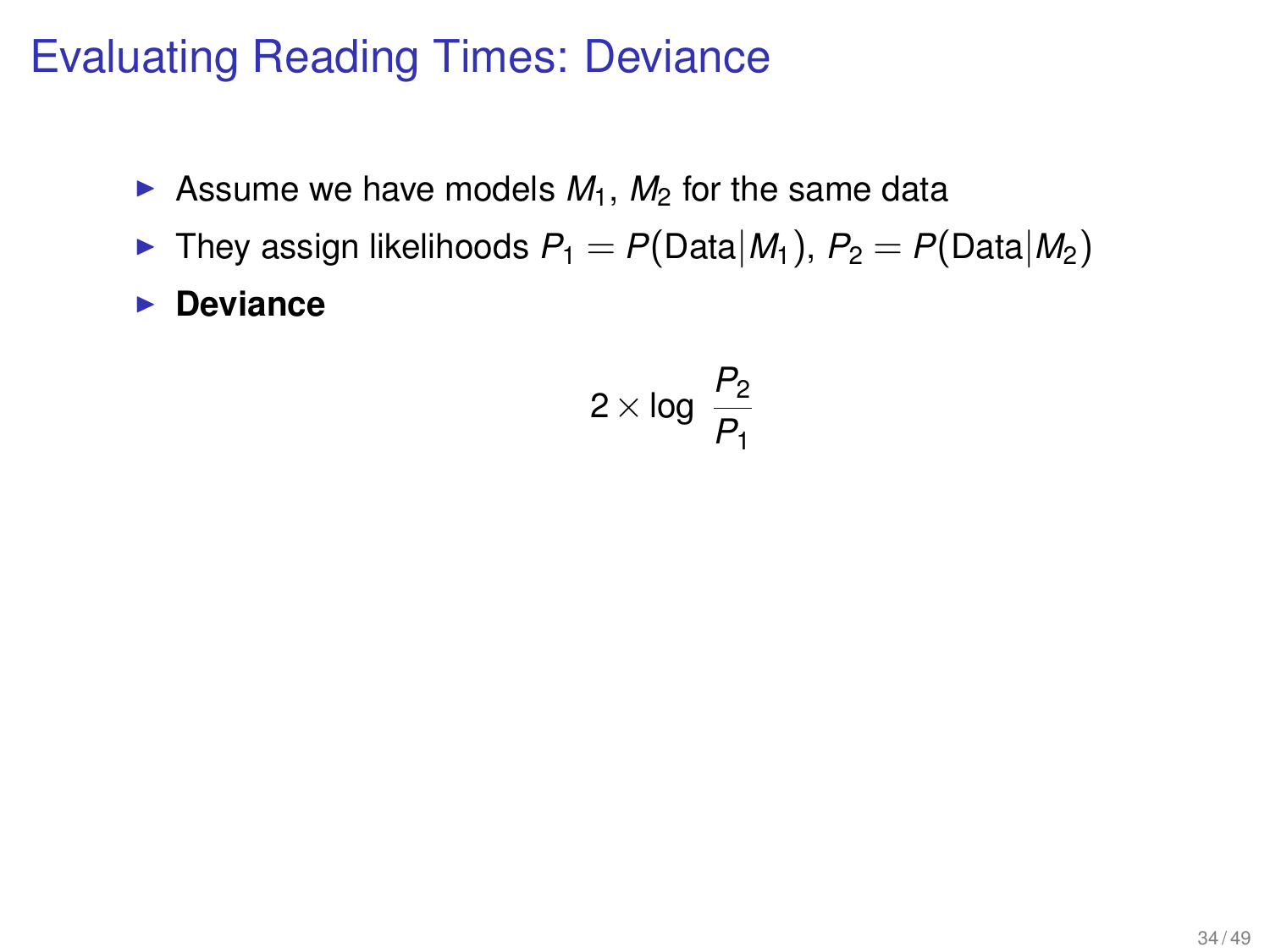# Evaluating Reading Times: Deviance

- Assume we have models  $M_1$ ,  $M_2$  for the same data
- $\blacktriangleright$  They assign likelihoods  $P_1 = P(\text{Data}|M_1)$ ,  $P_2 = P(\text{Data}|M_2)$
- **Deviance**

$$
2 \times \log \frac{P_2}{P_1}
$$

 $\blacktriangleright$  Here:

*M*<sub>1</sub>: Model containing only baseline predictors *M*<sub>2</sub>: Model including surprisal

| Full surprisal        | $\omega \equiv 1$                             | 980  |
|-----------------------|-----------------------------------------------|------|
| <b>NEAT</b> surprisal | $\mathbf{\omega} \equiv P_A(\mathbf{w})$      | 867  |
|                       | Random surprisal $\omega \equiv Binom(0.604)$ | -832 |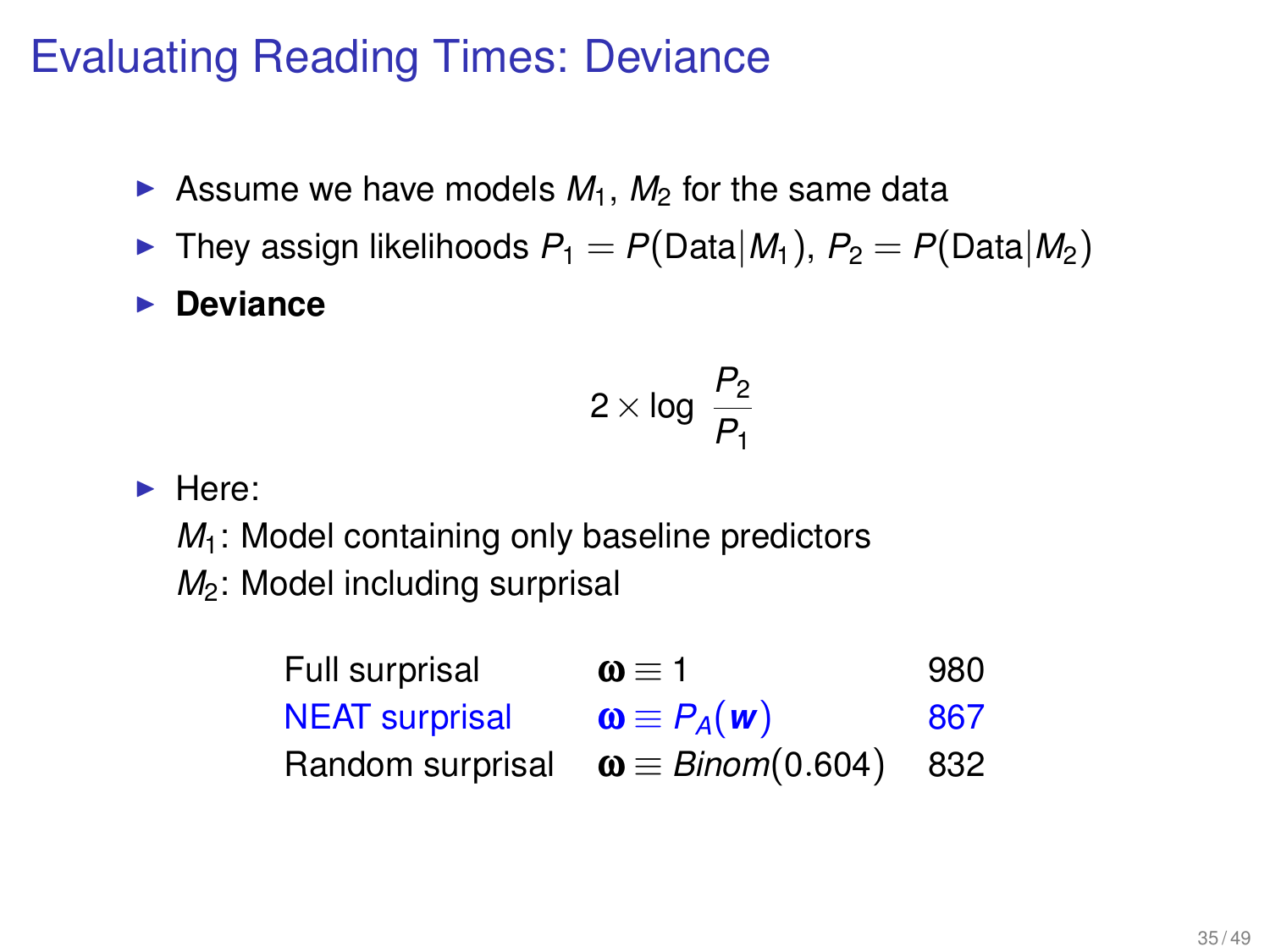# Evaluating Fixations I: Heatmaps

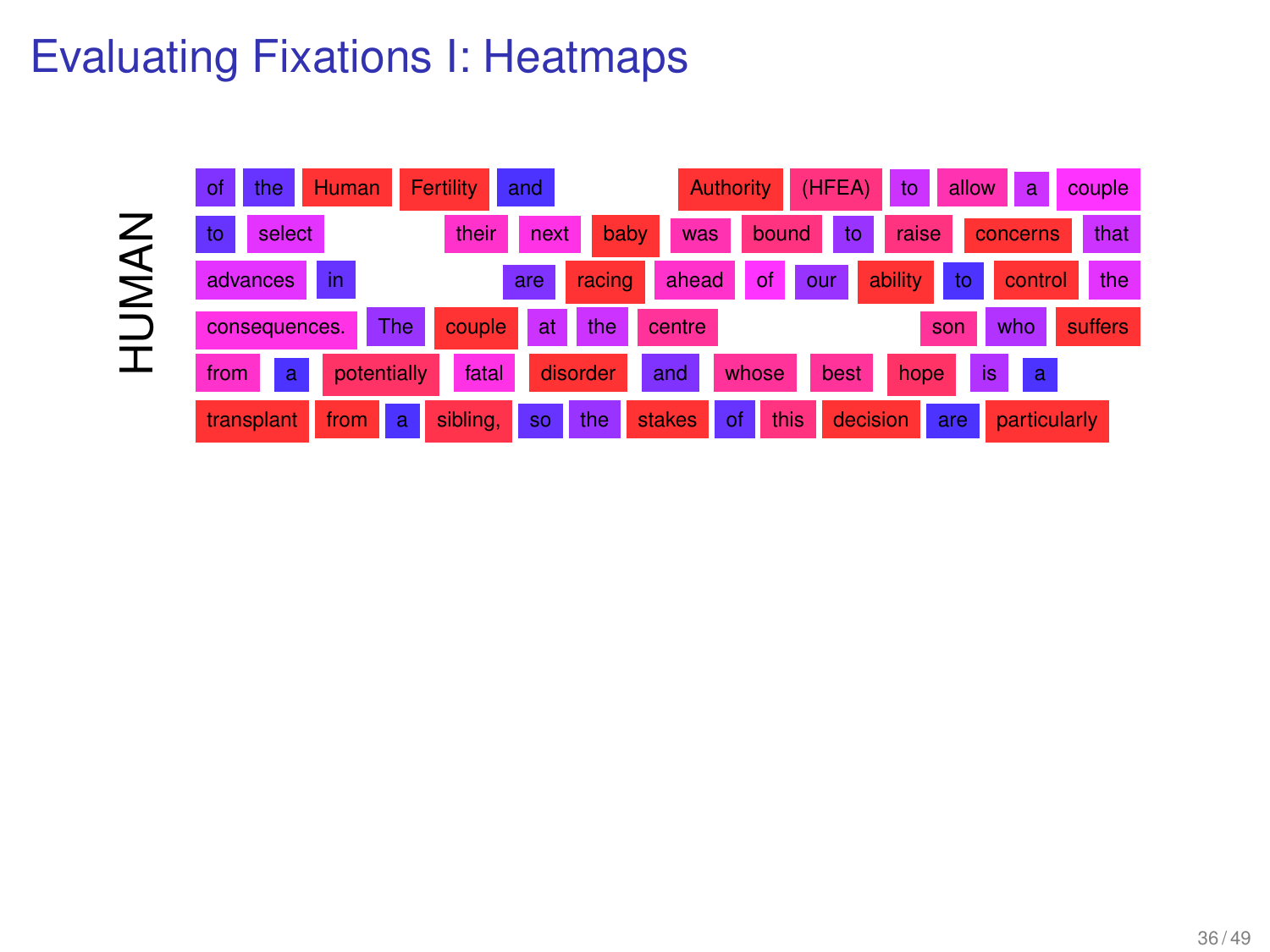# Evaluating Fixations I: Heatmaps

HUMAN



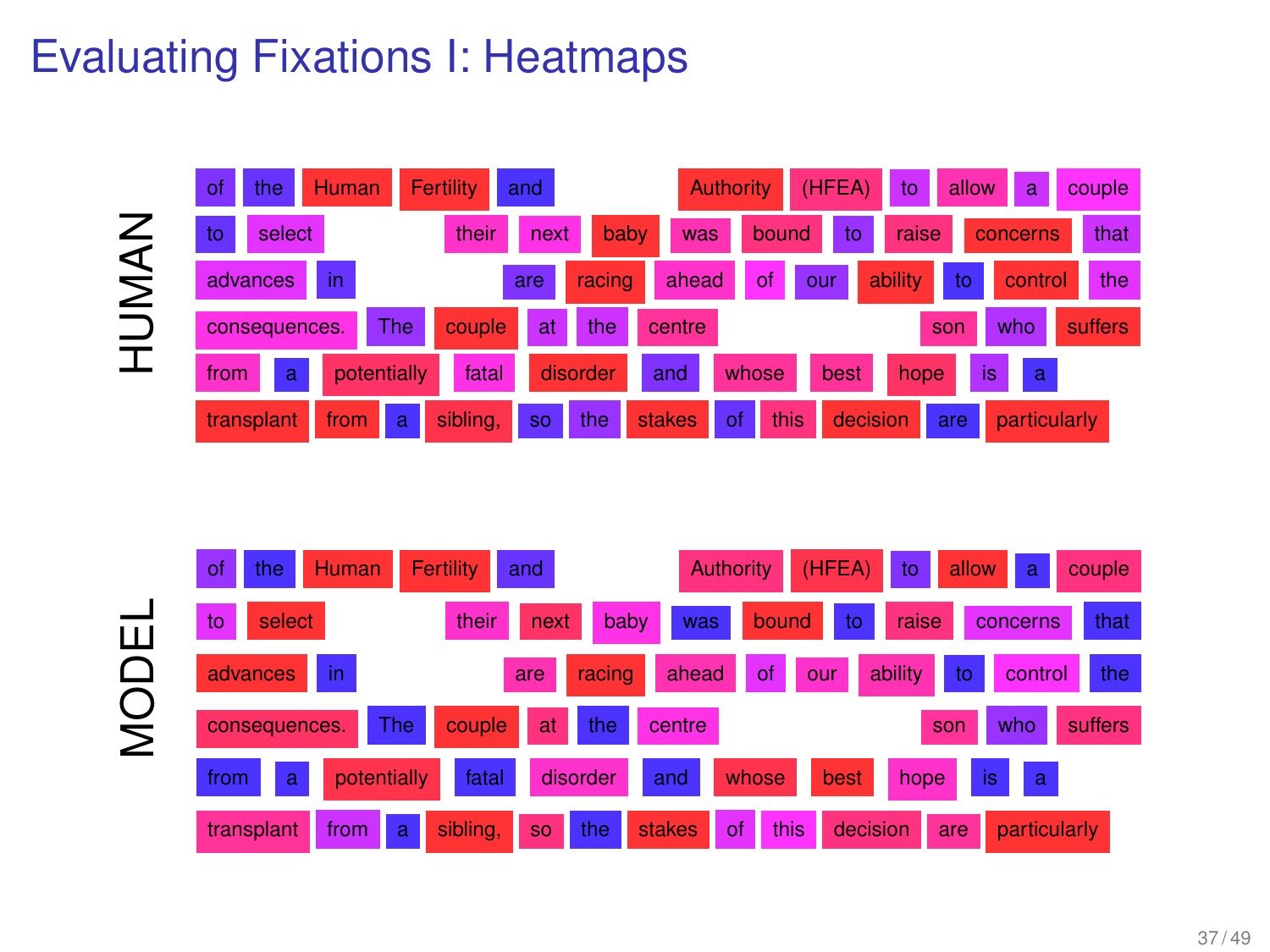|                             | Acc  | $F1_{fix}$ | $F1_{skip}$ |
|-----------------------------|------|------------|-------------|
| <b>NEAT</b>                 | 63.7 | 70.4       | 53.0        |
| Lower and Upper Bounds      |      |            |             |
| Random Baseline             | 52.6 | 62.1       | 37.9        |
| Intersubject Agreement      | 69.5 | 76.6       | 53.6        |
| <b>Feature-Based Models</b> |      |            |             |
| Nilsson and Nivre [2009]    | 69.5 | 75.2       | 62.6        |
| Matthies and Søgaard [2013] | 69.9 | 72.3       | 66.1        |
| <b>Word Frequency</b>       | 67.9 | 74.0       | 58.3        |
| Word Length                 | 68.4 | 77 1       | 49.0        |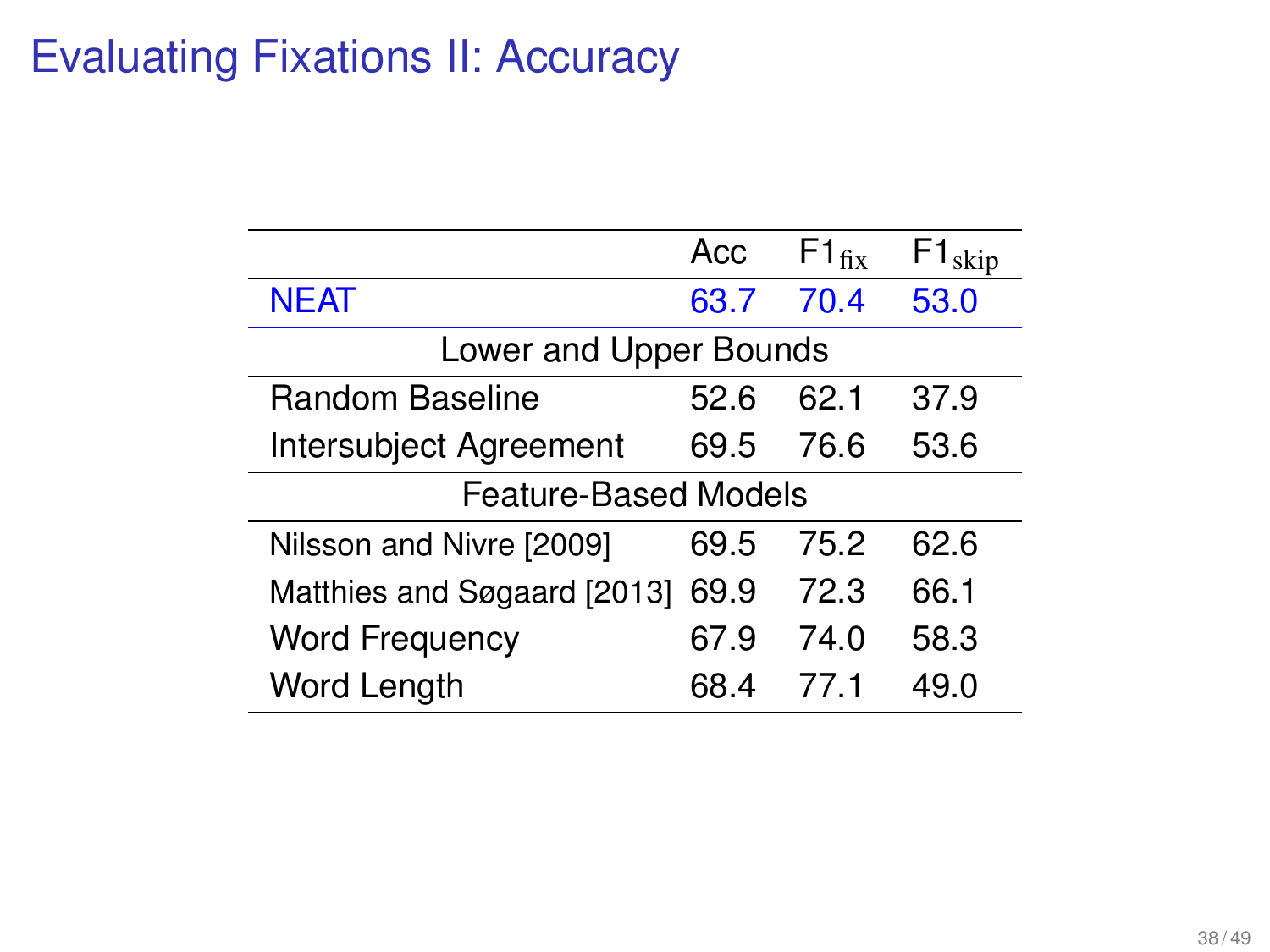|                               | Acc  | $F1_{fix}$ | skip |
|-------------------------------|------|------------|------|
| NEAT                          | 63.7 | 70.4       | 53.0 |
| Lower and Upper Bounds        |      |            |      |
| <b>Random Baseline</b>        | 52.6 | 62.1       | 37.9 |
| <b>Intersubject Agreement</b> | 69.5 | 76.6       | 53.6 |
| Feature-Based Models          |      |            |      |
| Nilsson and Nivre [2009]      | 69.5 | 75.2       | 62.6 |
| Matthies and Søgaard [2013]   | 69.9 | 72.3       | 66.1 |
| <b>Word Frequency</b>         | 67.9 | 74.0       | 58.3 |
| Word Length                   | 68 4 | 77 1       | 49 N |

 $\triangleright$  NEAT outperforms random baseline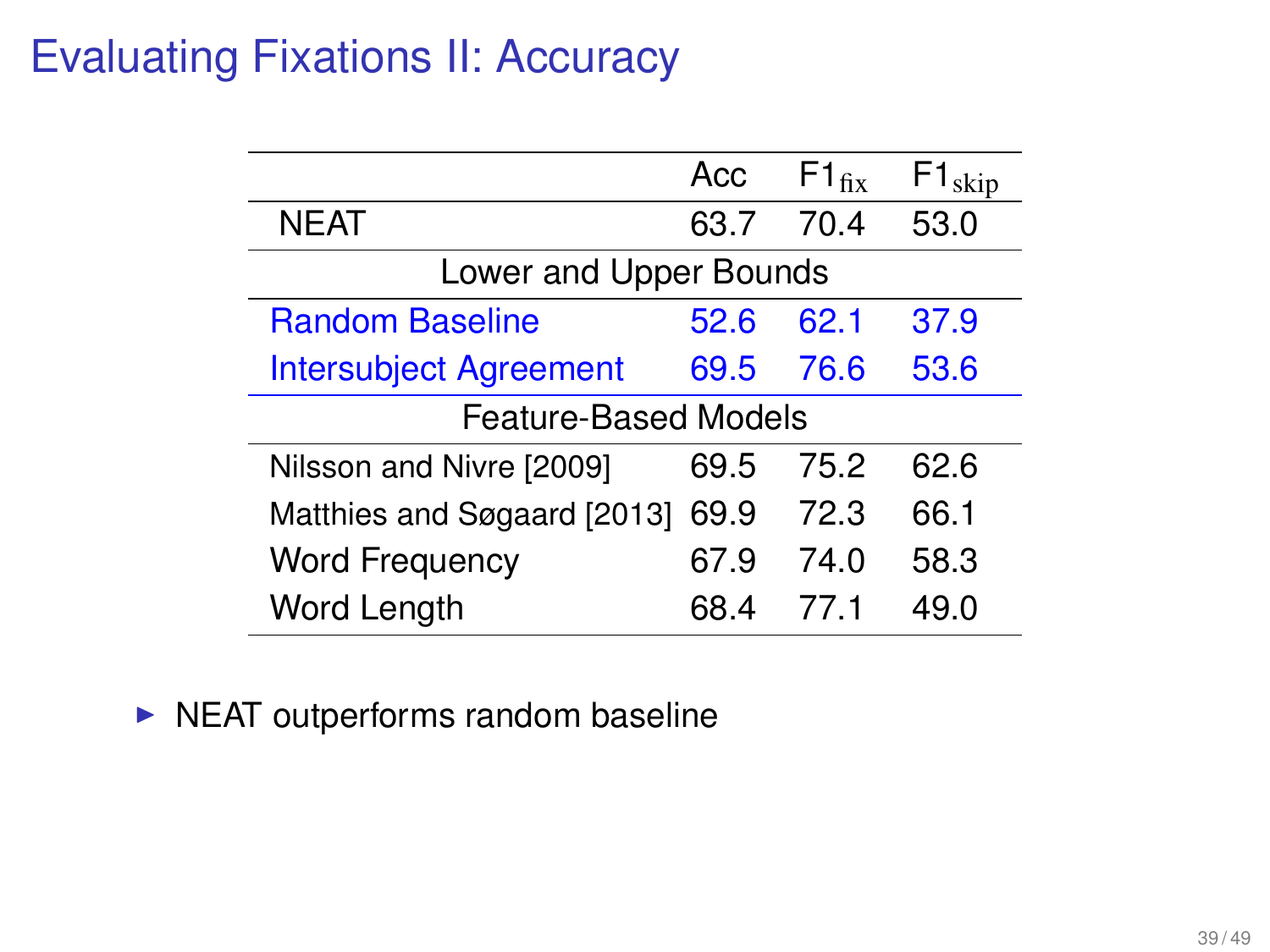|                             | Acc  | $F1_{fix}$ | $F1_{skip}$ |
|-----------------------------|------|------------|-------------|
| NEAT                        | 63.7 | 70.4       | 53.0        |
| Lower and Upper Bounds      |      |            |             |
| Random Baseline             | 52.6 | 62.1       | 37.9        |
| Intersubject Agreement      | 69.5 | 76.6       | 53.6        |
| Feature-Based Models        |      |            |             |
| Nilsson and Nivre [2009]    | 69.5 | 75.2       | 62.6        |
| Matthies and Søgaard [2013] | 69.9 | 72.3       | 66.1        |
| <b>Word Frequency</b>       | 67.9 | 74.0       | 58.3        |
| Word Length                 | 68 4 | 77 1       | 49 O        |

- $\triangleright$  NEAT outperforms random baseline
- $\blacktriangleright$  supervised models at upper limit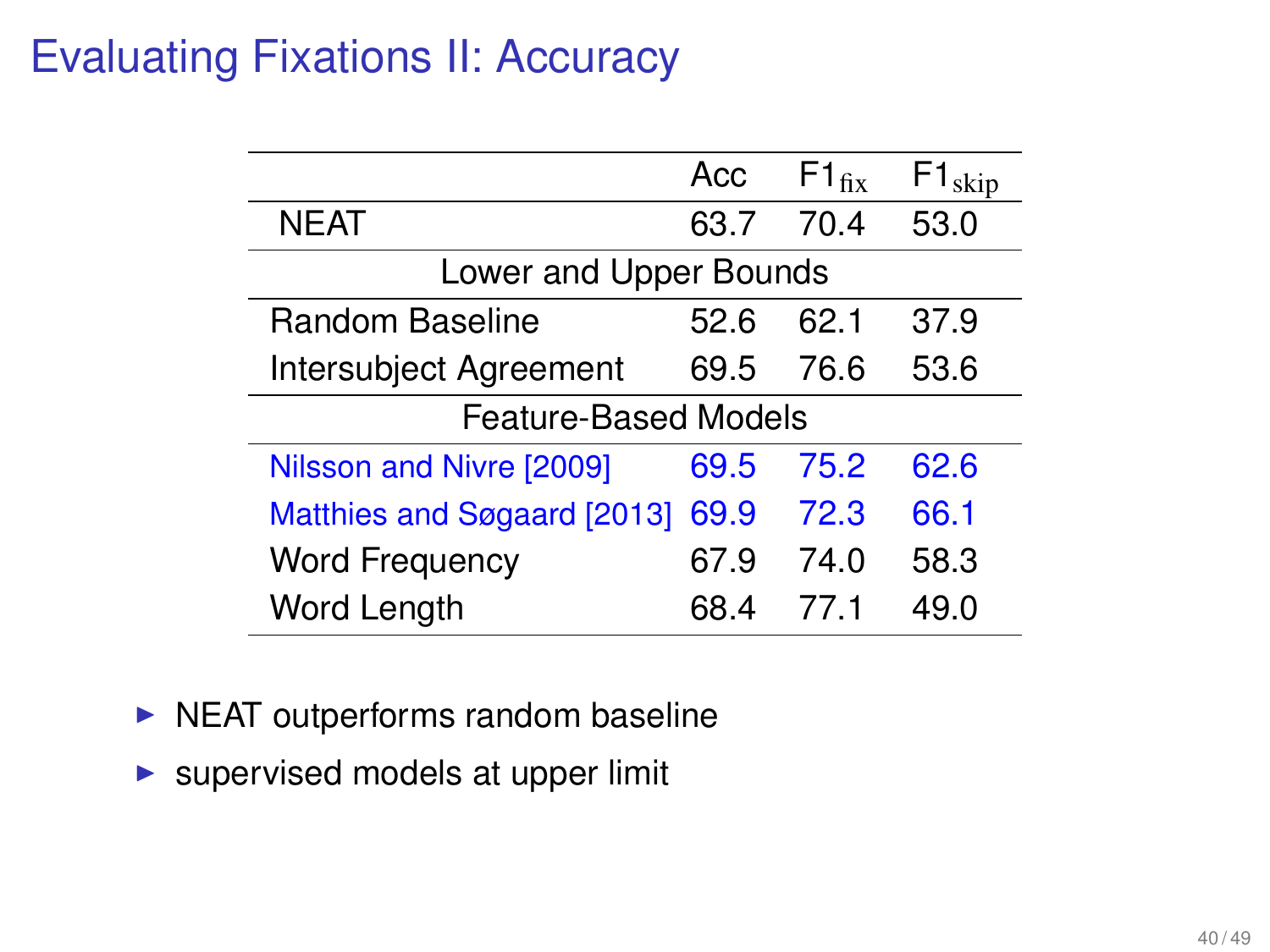|                             | Acc  | $F1_{fix}$ | $F1_{skip}$ |
|-----------------------------|------|------------|-------------|
| NEAT                        | 63.7 | 70.4       | 53.0        |
| Lower and Upper Bounds      |      |            |             |
| Random Baseline             | 52.6 | 62.1       | 37.9        |
| Intersubject Agreement      | 69.5 | 76.6       | 53.6        |
| Feature-Based Models        |      |            |             |
| Nilsson and Nivre [2009]    | 69.5 | 75.2       | 62.6        |
| Matthies and Søgaard [2013] | 69.9 | 72.3       | 66.1        |
| <b>Word Frequency</b>       | 67.9 | 74.0       | 58.3        |
| <b>Word Length</b>          | 68.4 | 77 1       | 49.0        |

- $\triangleright$  NEAT outperforms random baseline
- $\blacktriangleright$  supervised models at upper limit
- $\triangleright$  bulk of data explained by word length/frequency predictors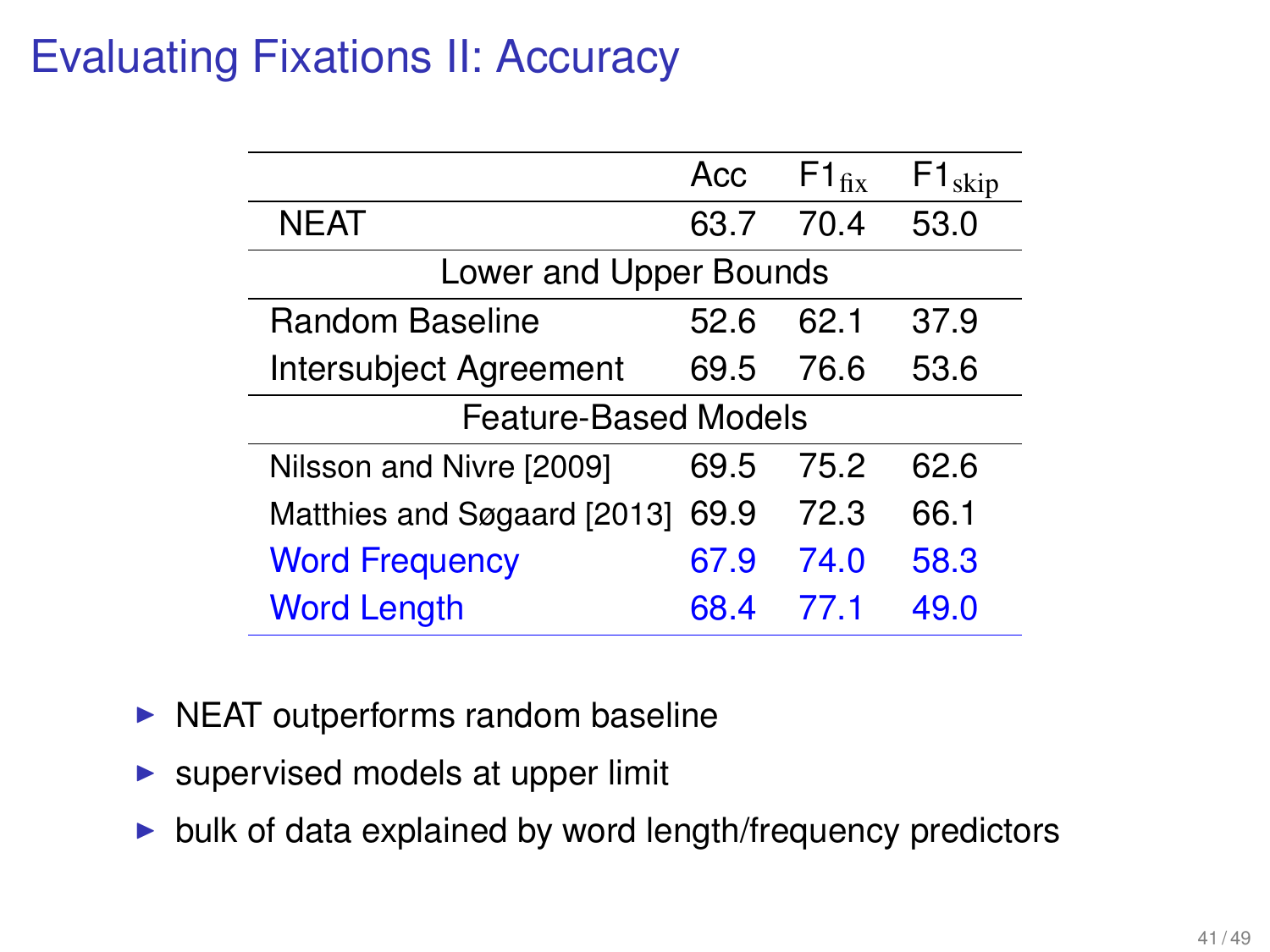### Fixations of Successive Words

 $\blacktriangleright$  Humans more likely to fixate a word when the previous word was skipped

$$
P(\omega_i = \text{READ}|\omega_{i-1} = \text{READ}) < P(\omega_i = \text{READ})
$$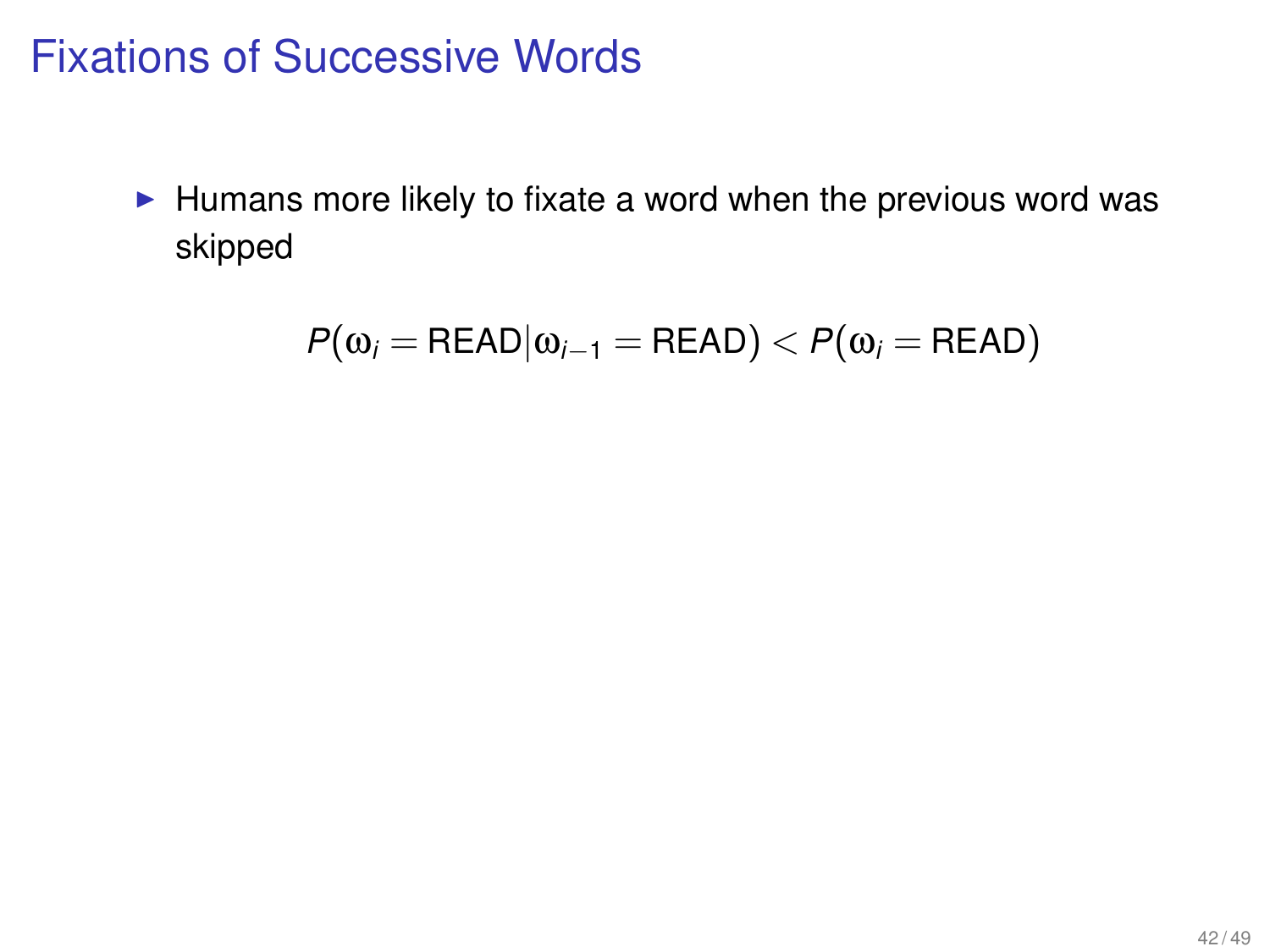### Fixations of Successive Words

 $\blacktriangleright$  Humans more likely to fixate a word when the previous word was skipped

$$
P(\omega_i = \text{READ}|\omega_{i-1} = \text{READ}) < P(\omega_i = \text{READ})
$$

 $\blacktriangleright$  Ratio:

| Setting               | $P(\omega_i = \text{READ} \omega_{i-1} = \text{READ})$<br>$P(\omega_i = READ)$ |
|-----------------------|--------------------------------------------------------------------------------|
| <b>NEAT</b>           | 0.81                                                                           |
| Human                 | 0.85                                                                           |
| <b>Word Frequency</b> | 0.91                                                                           |
| Random                | 1 በ                                                                            |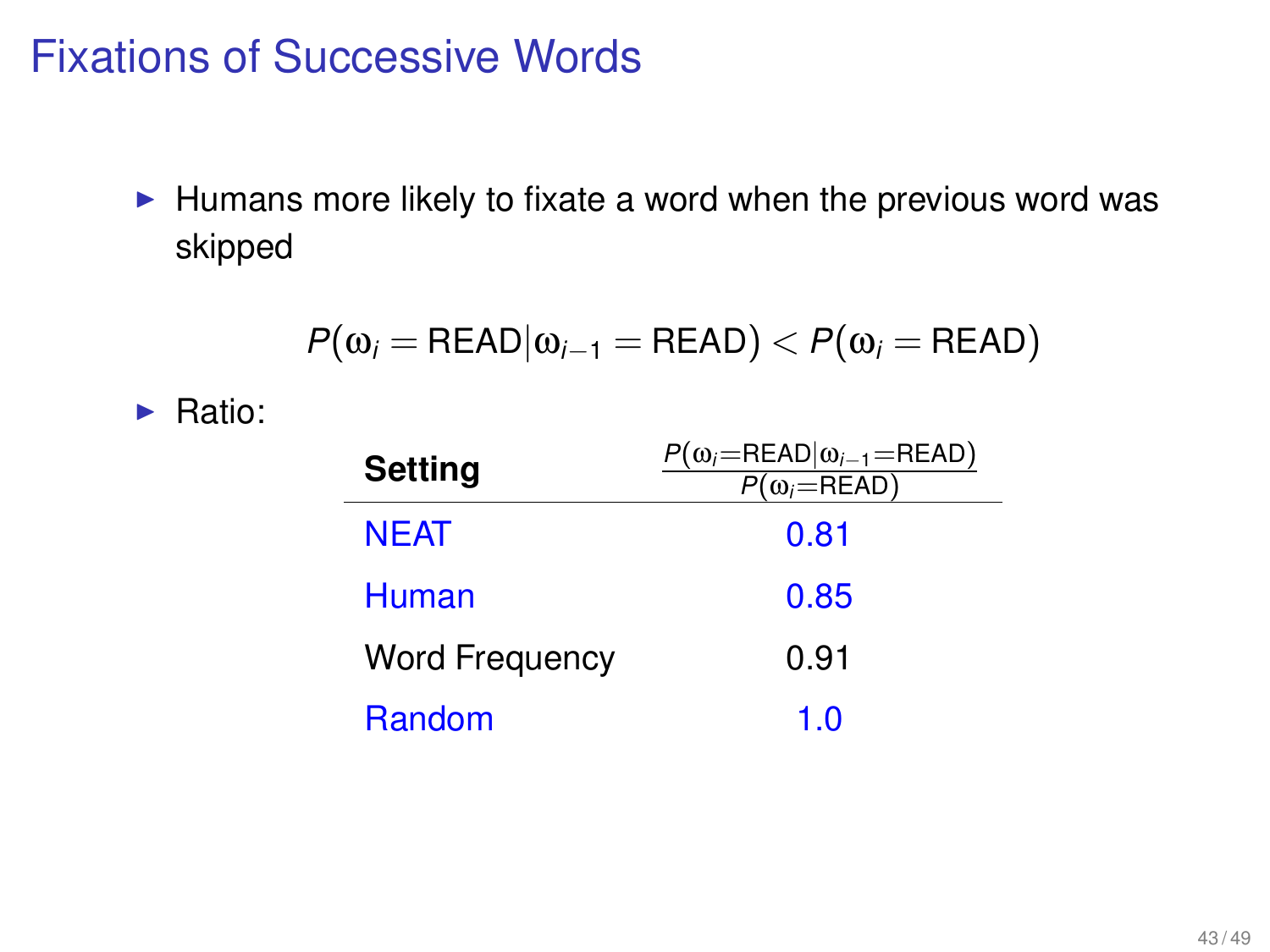## Fixations of Successive Words

 $\blacktriangleright$  Humans more likely to fixate a word when the previous word was skipped

$$
P(\omega_i = \text{READ}|\omega_{i-1} = \text{READ}) < P(\omega_i = \text{READ})
$$

 $\blacktriangleright$  Ratio:

| <b>Setting</b>        | $P(\omega_i = \text{READ} \omega_{i-1} = \text{READ})$<br>$P(\omega_i = READ)$ |
|-----------------------|--------------------------------------------------------------------------------|
| NEAT                  | 0.81                                                                           |
| Human                 | 0.85                                                                           |
| <b>Word Frequency</b> | 0.91                                                                           |
| Random                | 1 O                                                                            |

 $\blacktriangleright$  Mixed models show effect beyond word frequency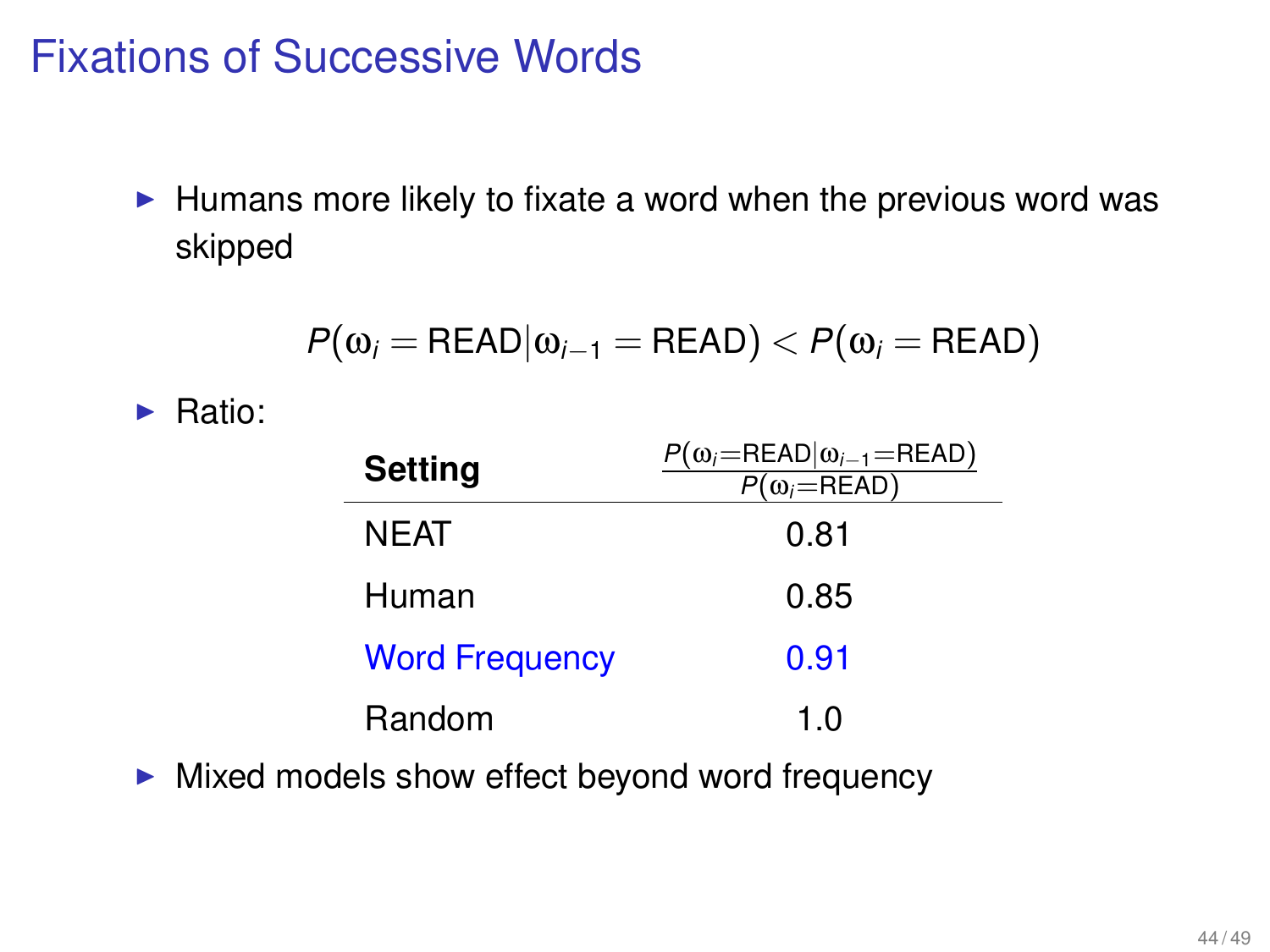# Fixation Rates by POS Categories

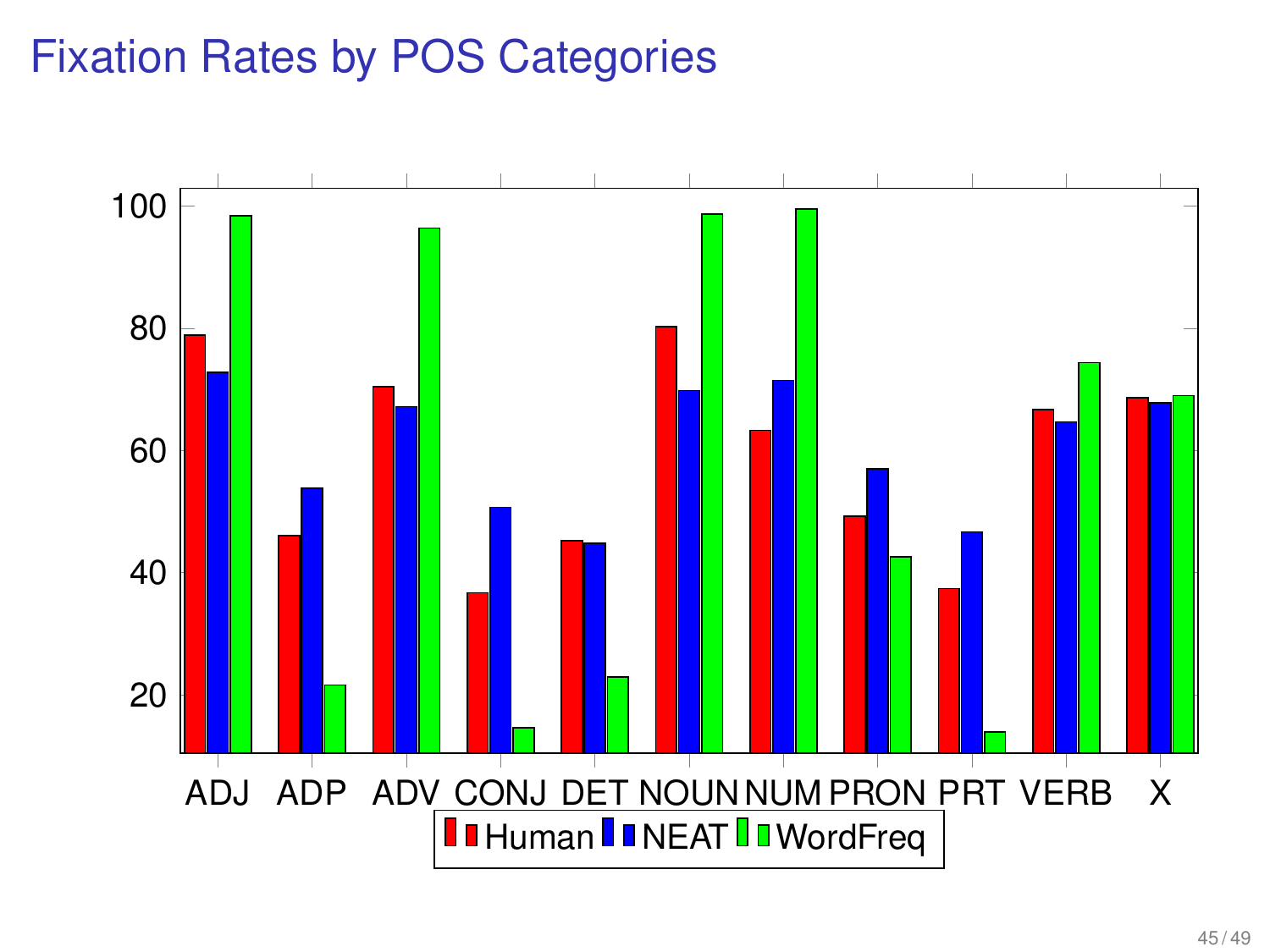## **Conclusion**

- <sup>I</sup> unsupervised model of reading predicting **reading times** and **skipping**
- $\blacktriangleright$  based on tradeoff between **precision** of understanding ⇔ **economy** of attention
- $\triangleright$  trained end-to-end without linguistic knowledge, eyetracking data, or feature extraction
- $\blacktriangleright$  Experiments on the Dundee corpus
	- $\triangleright$  provides accurate predictions for human skipping behavior
	- $\triangleright$  predicts reading times, while only accessing 60.4% of the words
	- $\triangleright$  known qualitative properties of skipping emerge, without specifying relevant features in advance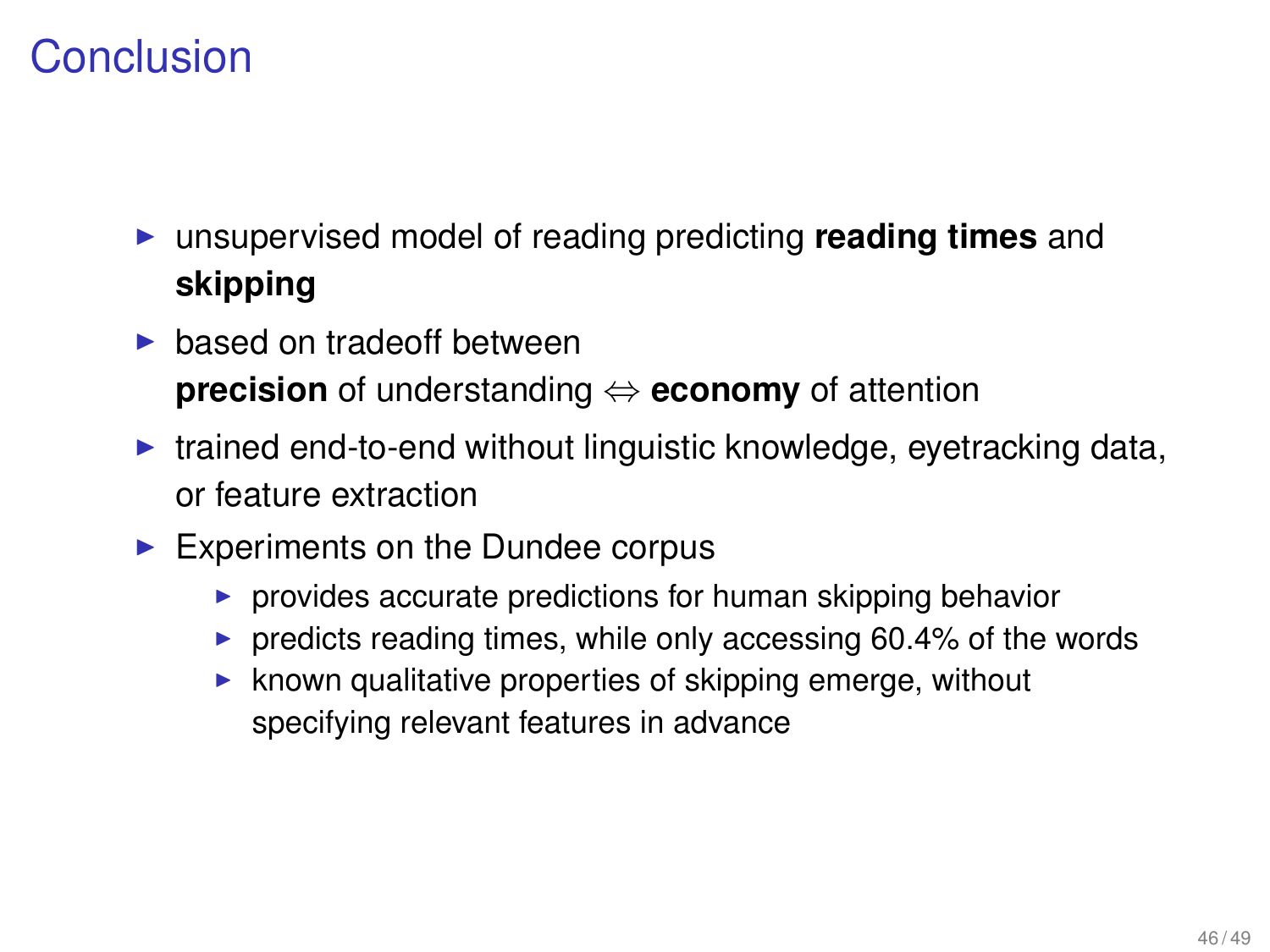#### References I

- K. Bicknell and R. Levy. A rational model of eye movement control in reading. In *Proceedings of the 48th annual meeting of the association for computational linguistics*, pages 1168–1178. Association for Computational Linguistics, 2010. URL <http://dl.acm.org/citation.cfm?id=1858800>.
- V. Demberg and F. Keller. Data from eye-tracking corpora as evidence for theories of syntactic processing complexity. *Cognition*, 109(2):193–210, 2008. URL <http://www.sciencedirect.com/science/article/pii/S0010027708001741>.
- R. Engbert, A. Longtin, and R. Kliegl. A dynamical model of saccade generation in reading based on spatially distributed lexical processing. *Vision research*, 42(5):621–636, 2002. URL <http://www.sciencedirect.com/science/article/pii/S0042698901003017>.
- R. Engbert, A. Nuthmann, E. M. Richter, and R. Kliegl. SWIFT: A Dynamical Model of Saccade Generation During Reading. *Psychological Review*, 112(4):777–813, 2005. URL <http://doi.apa.org/getdoi.cfm?doi=10.1037/0033-295X.112.4.777>.
- S. Frank and R. Bod. Insensitivity of the human sentence-processing system to hierarchical structure. *Psychological Science*, 22: 829–834, 2011.
- J. Hale. A Probabilistic Earley Parser as a Psycholinguistic Model. In *Proceedings of NAACL*, volume 2, pages 159–166, 2001.
- T. Hara, D. M. Y. Kano, and A. Aizawa. Predicting word fixations in text with a CRF model for capturing general reading strategies among readers. In *Proceedings of the First Workshop on Eye-tracking and Natural Language Processing*, pages 55–70, 2012. URL <http://anthology.aclweb.org/W/W12/W12-49.pdf#page=65>.
- K. M. Hermann, T. Kočiskỳ, E. Grefenstette, L. Espeholt, W. Kay, M. Suleyman, and P. Blunsom. Teaching machines to read and comprehend. *arXiv preprint arXiv:1506.03340*, 2015. URL <http://arxiv.org/abs/1506.03340>.
- A. Kennedy and J. Pynte. Parafoveal-on-foveal effects in normal reading. *Vision Research*, 45(2):153–168, January 2005. URL <http://linkinghub.elsevier.com/retrieve/pii/S0042698904003979>.
- R. Levy. Expectation-based syntactic comprehension. *Cognition*, 106(3):1126–1177, March 2008. URL <http://linkinghub.elsevier.com/retrieve/pii/S0010027707001436>.
- F. Matthies and A. Søgaard. With Blinkers on: Robust Prediction of Eye Movements across Readers. In *EMNLP*, pages 803–807, 2013. URL [http://www.aclweb.org/website/old\\_anthology/D/D13/D13-1075.pdf](http://www.aclweb.org/website/old_anthology/D/D13/D13-1075.pdf).
- S. A. McDonald and R. C. Shillcock. Eye movements reveal the on-line computation of lexical probabilities during reading. *Psychological Science*, 14(6):648–652, November 2003a.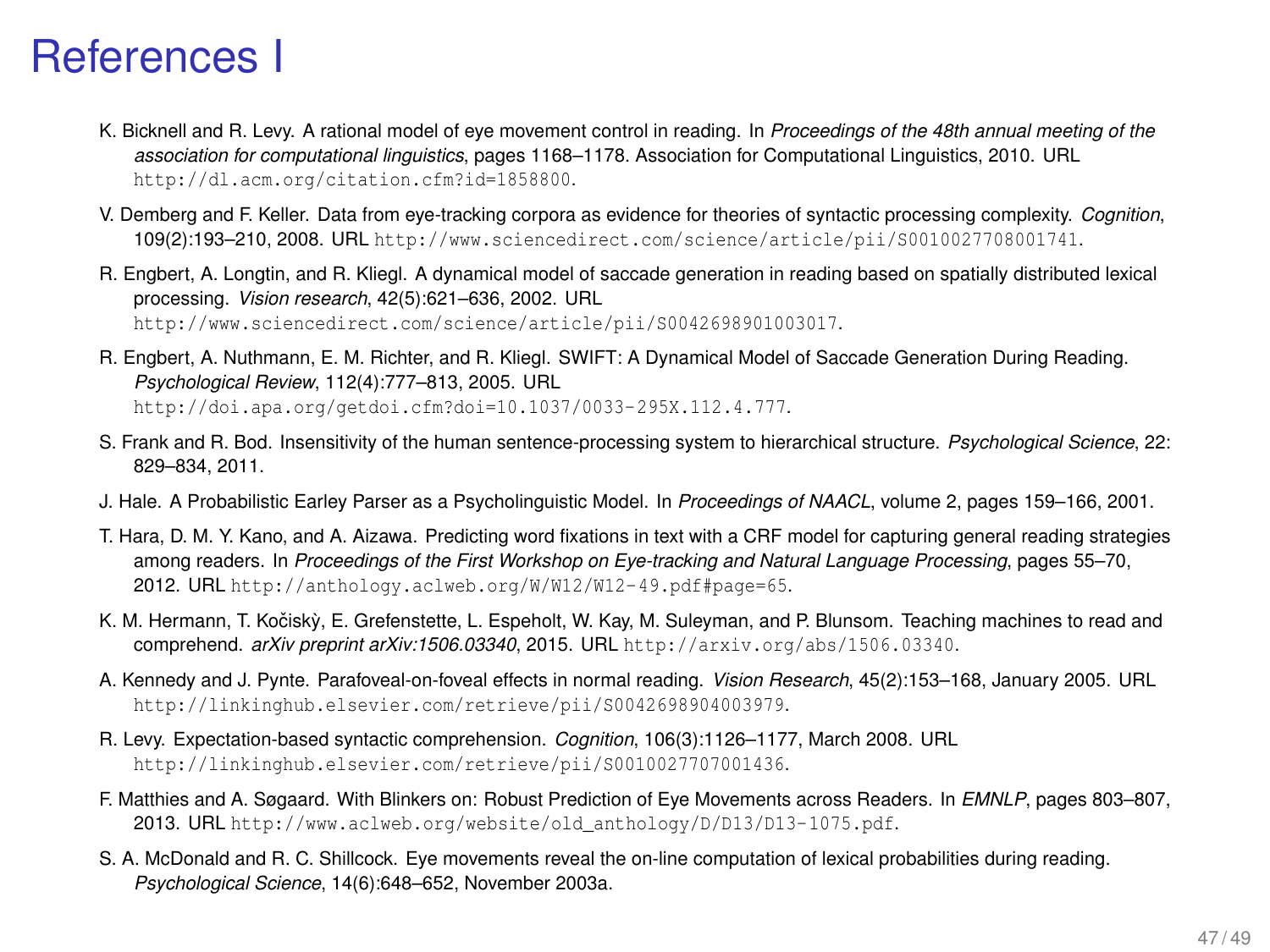#### References II

- S. A. McDonald and R. C. Shillcock. Low-level predictive inference in reading: the influence of transitional probabilities on eye movements. *Vision Research*, 43(16):1735–1751, July 2003b. URL <http://www.sciencedirect.com/science/article/pii/S0042698903002372>.
- M. Nilsson and J. Nivre. Learning where to look: Modeling eye movements in reading. In *Proceedings of the Thirteenth Conference on Computational Natural Language Learning*, pages 93–101. Association for Computational Linguistics, 2009. URL <http://dl.acm.org/citation.cfm?id=1596392>.
- M. Nilsson and J. Nivre. Towards a data-driven model of eye movement control in reading. In *Proceedings of the 2010 workshop on cognitive modeling and computational linguistics*, pages 63–71. Association for Computational Linguistics, 2010. URL <http://dl.acm.org/citation.cfm?id=1870073>.
- E. D. Reichle, A. Pollatsek, D. L. Fisher, and K. Rayner. Toward a model of eye movement control in reading. *Psychological Review*, 105(1):125–157, January 1998.
- E. D. Reichle, K. Rayner, and A. Pollatsek. The EZ Reader model of eye-movement control in reading: Comparisons to other models. *Behavioral and brain sciences*, 26(04):445–476, 2003. URL [http://journals.cambridge.org/abstract\\_S0140525X03000104](http://journals.cambridge.org/abstract_S0140525X03000104).
- E. D. Reichle, T. Warren, and K. McConnell. Using E-Z Reader to model the effects of higher level language processing on eye movements during reading. *Psychonomic Bulletin & Review*, 16(1):1–21, February 2009. URL <http://www.springerlink.com/index/10.3758/PBR.16.1.1>.
- N. J. Smith and R. Levy. The effect of word predictability on reading time is logarithmic. *Cognition*, 128(3):302–319, September 2013. URL <http://linkinghub.elsevier.com/retrieve/pii/S0010027713000413>.
- R. J. Williams. Simple statistical gradient-following algorithms for connectionist reinforcement learning. *Machine learning*, 8(3-4): 229–256, 1992. URL <http://link.springer.com/article/10.1007/BF00992696>.